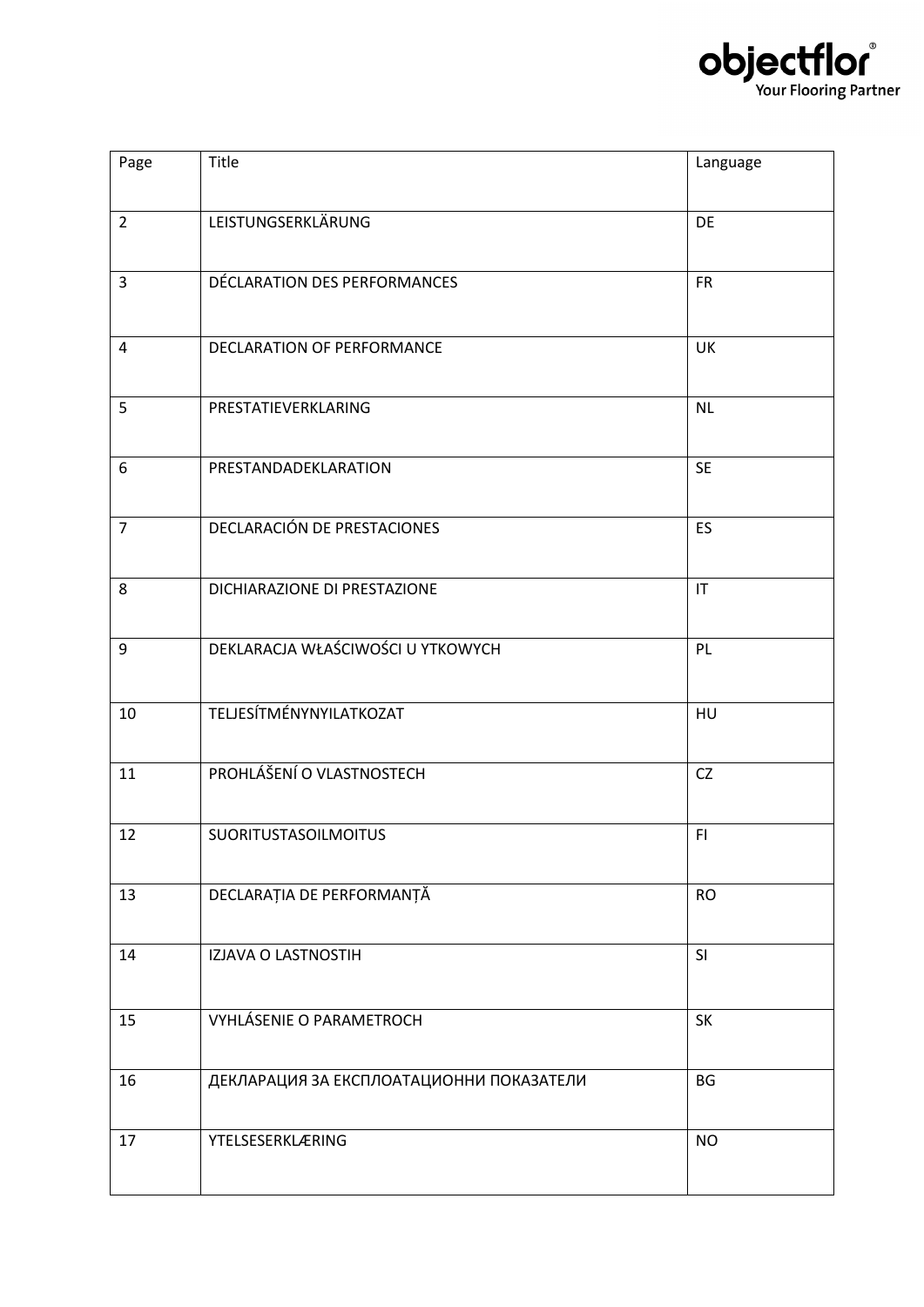## LEISTUNGSERKLÄRUNG

| fames Halitead" |
|-----------------|
| <b>FLOORING</b> |

|                                                                                                                                                                                                                                                                                                                                                                                     | DOP EXPONA Clic 19dB Luxury Vinyl Tiles |                                      |  |
|-------------------------------------------------------------------------------------------------------------------------------------------------------------------------------------------------------------------------------------------------------------------------------------------------------------------------------------------------------------------------------------|-----------------------------------------|--------------------------------------|--|
| Eindeutiger Kenncode des Produkttyps:<br>1.                                                                                                                                                                                                                                                                                                                                         |                                         |                                      |  |
| ECL-DoP-001                                                                                                                                                                                                                                                                                                                                                                         |                                         |                                      |  |
| Typen-, Chargen- oder Seriennummer oder ein anderes Kennzeichen zur Identifikation des Bauprodukts gemäß Artikel 11 Absatz 4:<br>2.                                                                                                                                                                                                                                                 |                                         |                                      |  |
| Expona Clic 19dB (EN 16511)                                                                                                                                                                                                                                                                                                                                                         |                                         |                                      |  |
| Vom Hersteller vorgesehener Verwendungszweck oder vorgesehene Verwendungszwecke des Bauprodukts gemäß der anwendbaren harmonisierten technischen<br>3.<br>Spezifikation:                                                                                                                                                                                                            |                                         |                                      |  |
| For use as floor covering in buildings (see EN 14041) according to the manufacturer's specifications.                                                                                                                                                                                                                                                                               |                                         |                                      |  |
| Name, eingetragener Handelsname oder eingetragene Marke und Kontaktanschrift des Herstellers gemäß Artikel 11 Absatz 5:<br>4.                                                                                                                                                                                                                                                       |                                         |                                      |  |
| James Halstead PLC, Beechfield, Hollinhurst Road, Radcliffe, Manchester, M26 1JN, United Kingdom                                                                                                                                                                                                                                                                                    |                                         |                                      |  |
| Gegebenenfalls Name und Kontaktanschrift des Bevollmächtigten, der mit den Aufgaben gemäß Artikel 12 Absatz 2 beauftragt ist:<br>5.                                                                                                                                                                                                                                                 |                                         |                                      |  |
| James Halstead PLC, Beechfield, Hollinhurst Road, Radcliffe, Manchester, M26 1JN, United Kingdom                                                                                                                                                                                                                                                                                    |                                         |                                      |  |
| System oder Systeme zur Bewertung und Überprüfung der Leistungsbeständigkeit des Bauprodukts gemäß Anhang V:<br>6.                                                                                                                                                                                                                                                                  |                                         |                                      |  |
| System 3                                                                                                                                                                                                                                                                                                                                                                            |                                         |                                      |  |
| Im Falle der Leistungserklärung, die ein Bauprodukt betrifft, das von einer harmonisierten Norm erfasst wird:<br>7.<br>Name der notifizierten Stelle, die basierend auf Probeentnahmen des Herstellers die Typprüfung des Produktes vorgenommen hat.                                                                                                                                |                                         |                                      |  |
| British Textile Technology Group (BTTG)<br>Wira House, West Park Road,<br>Leeds, LS16 6QL.                                                                                                                                                                                                                                                                                          |                                         | nicht zutreffend                     |  |
| Notifizierte Stelle 0833                                                                                                                                                                                                                                                                                                                                                            |                                         | Leistungsbeständigkeitsbescheinigung |  |
| Im Falle der Leistungserklärung, die ein Bauprodukt betrifft, für das eine Europäische Technische Bewertung aus- gestellt worden ist:<br>8.                                                                                                                                                                                                                                         |                                         |                                      |  |
| nicht zutreffend                                                                                                                                                                                                                                                                                                                                                                    |                                         |                                      |  |
| 9.<br>Erklärte Leistungen<br>Wesentliche Merkmale                                                                                                                                                                                                                                                                                                                                   | Leistung                                | Harmonisierte techn. Spezifikation   |  |
| <b>Brandverhalten</b>                                                                                                                                                                                                                                                                                                                                                               | $B_{1}$ -s1                             | EN 14041: 2004/AC:2006               |  |
| Gehalt an Pentachlorphenol                                                                                                                                                                                                                                                                                                                                                          | DL<br><b>PCP</b>                        | EN 14041: 2004/AC:2006               |  |
| Formaldehydemissionen                                                                                                                                                                                                                                                                                                                                                               | <b>NA</b><br><b>НСНО</b>                | EN 14041: 2004/AC:2006               |  |
| Rutschhemmung                                                                                                                                                                                                                                                                                                                                                                       | $\mathbb{\bar{R}}$                      | EN 14041: 2004/AC:2006               |  |
| Elektrisches Verhalten (Ableitfähigkeit)                                                                                                                                                                                                                                                                                                                                            | <b>NPD</b>                              | EN 14041: 2004/AC:2006               |  |
| Elektrisches Verhalten (Leitfähigkeit)                                                                                                                                                                                                                                                                                                                                              | <b>NPD</b>                              | EN 14041: 2004/AC:2006               |  |
| Elektrisches Verhalten (antistatisch)                                                                                                                                                                                                                                                                                                                                               | <b>NPD</b>                              | EN 14041: 2004/AC:2006               |  |
| Wärmeleitfähigkeit [W/mK]                                                                                                                                                                                                                                                                                                                                                           | <b>ttt</b><br>0.25 W/m.K                | EN 14041: 2004/AC:2006               |  |
| Wasserdichtheit                                                                                                                                                                                                                                                                                                                                                                     | <b>NPD</b>                              | EN 14041: 2004/AC:2006               |  |
| 10.<br>Die Leistung des Produkts/der Produkte gemäß den Nummern 1 und 2 entspricht der erklärten Leistung nach Nummer 9.<br>Verantwortlich für die Erstellung dieser Leistungserklärung ist allein der Hersteller oder der Bevollmächtigte gemäß Nummer 4 oder 5.<br>Unterzeichnet für den Hersteller oder Bevollmächtigten und im Namen des Herstellers oder Bevollmächtigten von: |                                         |                                      |  |
| N.Holden, Group Project Manager<br>(Name und Funktion)                                                                                                                                                                                                                                                                                                                              |                                         | N. Holden                            |  |
| 10th July 2018, Manchester, UK<br>(Datum und Ort)                                                                                                                                                                                                                                                                                                                                   |                                         | (Unterschrift)                       |  |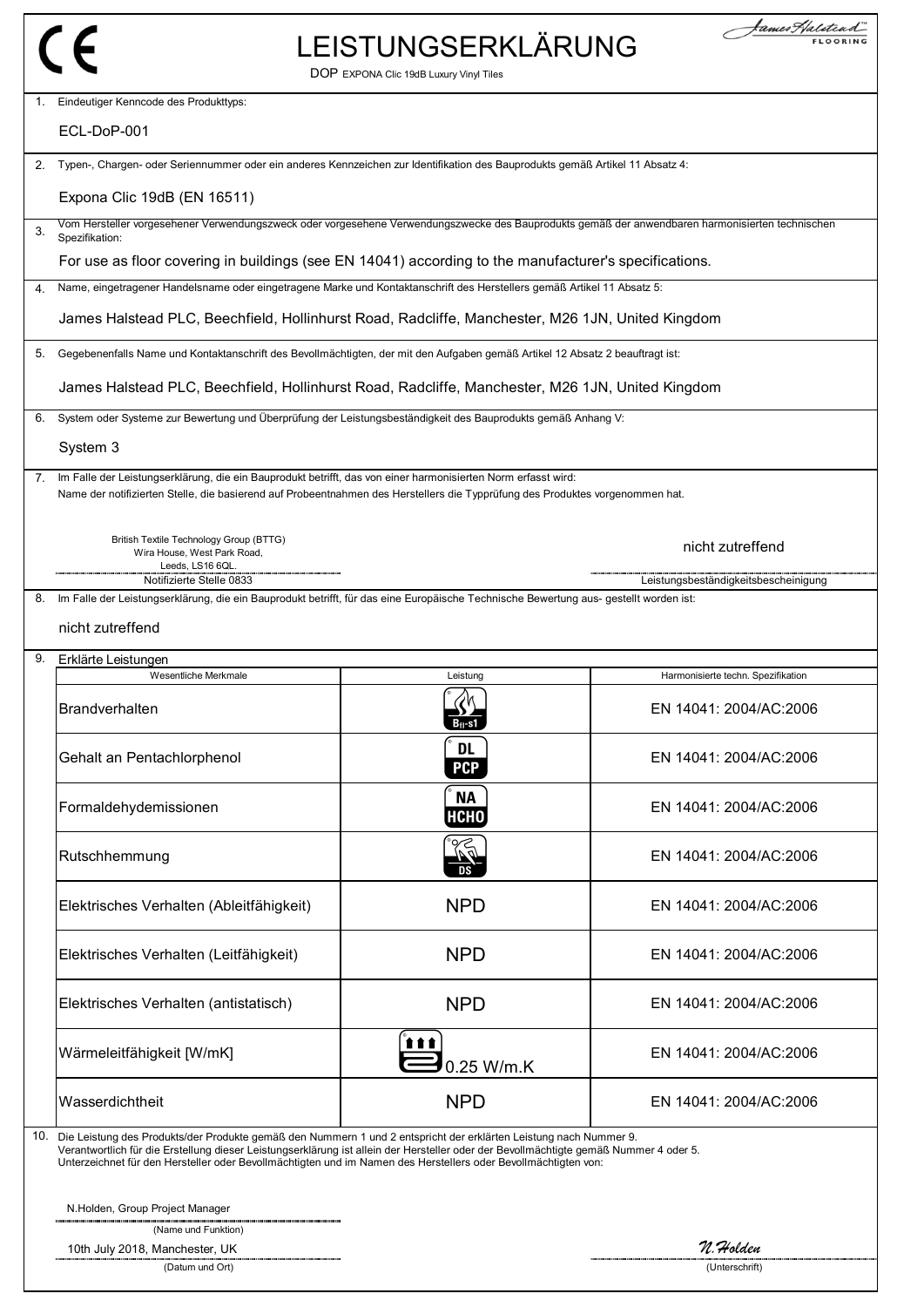|                | DÉCLARATION DES PERFORMANCES                                                                                                                                                                                                                                                                      | DOP EXPONA Clic 19dB Luxury Vinyl Tiles | James Halitea                            |
|----------------|---------------------------------------------------------------------------------------------------------------------------------------------------------------------------------------------------------------------------------------------------------------------------------------------------|-----------------------------------------|------------------------------------------|
| 1.             | Code d'identification unique du produit type:                                                                                                                                                                                                                                                     |                                         |                                          |
|                | ECL-DoP-001                                                                                                                                                                                                                                                                                       |                                         |                                          |
| 2.             | Numéro de type, de lot ou de série ou tout autre élément permettant l'identification du produit de construction, conformément à l'article 11, paragraphe 4:                                                                                                                                       |                                         |                                          |
|                | Expona Clic 19dB (EN 16511)                                                                                                                                                                                                                                                                       |                                         |                                          |
| 3.             | Usage ou usages prévus du produit de construction, conformément à la spécification technique harmonisée applicable, comme prévu par le fabricant:                                                                                                                                                 |                                         |                                          |
|                | For use as floor covering in buildings (see EN 14041) according to the manufacturer's specifications.                                                                                                                                                                                             |                                         |                                          |
| $\mathbf{4}$ . | Nom, raison sociale ou marque déposée et adresse de contact du fabricant, conformément à l'article 11, paragraphe 5:                                                                                                                                                                              |                                         |                                          |
|                | James Halstead PLC, Beechfield, Hollinhurst Road, Radcliffe, Manchester, M26 1JN, United Kingdom                                                                                                                                                                                                  |                                         |                                          |
| 5.             | Le cas échéant, nom et adresse de contact du mandataire dont le mandat couvre les tâches visées à l'article 12, paragraphe 2:                                                                                                                                                                     |                                         |                                          |
|                | James Halstead PLC, Beechfield, Hollinhurst Road, Radcliffe, Manchester, M26 1JN, United Kingdom                                                                                                                                                                                                  |                                         |                                          |
| 6.             | Le ou les systèmes d'évaluation et de vérification de la constance des performances du produit de construction, conformément à l'annexe V:                                                                                                                                                        |                                         |                                          |
|                | Système 3                                                                                                                                                                                                                                                                                         |                                         |                                          |
|                | 7. Dans le cas de la déclaration des performances concernant un produit de construction couvert par une norme harmonisée:<br>Nom de l'organisme notifié ayant réalisé le rapport d'essai pour l'essai de type initial reposant sur l'échantillonnage réalisé par le fabricant.                    |                                         |                                          |
|                | British Textile Technology Group (BTTG)<br>Wira House, West Park Road,<br>Leeds, LS16 6QL.                                                                                                                                                                                                        |                                         | pas applicable                           |
| 8.             | Organisme notifié 0833<br>Dans le cas de la déclaration des performances concernant un produit de construction pour lequel une évaluation technique européenne a été délivrée:                                                                                                                    |                                         | Certificat de constance des performances |
|                | pas applicable                                                                                                                                                                                                                                                                                    |                                         |                                          |
| 9.             | Performances déclarées<br>Caractéristiques essentielles                                                                                                                                                                                                                                           | Performances                            | Spécifications techniques harmonisées    |
|                |                                                                                                                                                                                                                                                                                                   | クル                                      |                                          |
|                | Réaction au feu                                                                                                                                                                                                                                                                                   | $B_{fl}$ -s1                            | EN 14041: 2004/AC:2006                   |
|                | Teneur en pentachlorophénol                                                                                                                                                                                                                                                                       | <b>DL</b><br><b>PCP</b>                 | EN 14041: 2004/AC:2006                   |
|                | Émissions de formaldéhyde                                                                                                                                                                                                                                                                         | <b>NA</b><br><b>НСНО</b>                | EN 14041: 2004/AC:2006                   |
|                | Résistance au glissement                                                                                                                                                                                                                                                                          | ∝<br>124<br>DS                          | EN 14041: 2004/AC:2006                   |
|                | Comportement électrique (dissipatif)                                                                                                                                                                                                                                                              | <b>NPD</b>                              | EN 14041: 2004/AC:2006                   |
|                | Comportement électrique (conducteur)                                                                                                                                                                                                                                                              | <b>NPD</b>                              | EN 14041: 2004/AC:2006                   |
|                | Comportement électrique (antistatique)                                                                                                                                                                                                                                                            | <b>NPD</b>                              | EN 14041: 2004/AC:2006                   |
|                | Conductivité thermique [W/mK]                                                                                                                                                                                                                                                                     | 111<br>0.25 W/m.K                       | EN 14041: 2004/AC:2006                   |
|                | Étanchéité                                                                                                                                                                                                                                                                                        | <b>NPD</b>                              | EN 14041: 2004/AC:2006                   |
|                | 10. Les performances du produit identifié aux points 1 et 2 sont conformes aux performances déclarées indiquées au point 9.<br>La présente déclaration des performances est établie sous la seule responsabilité du fabricant identifié au point 4.<br>Signé pour le fabricant et en son nom par: |                                         |                                          |
|                | N.Holden, Group Project Manager                                                                                                                                                                                                                                                                   |                                         |                                          |
|                | (nom et fonction)                                                                                                                                                                                                                                                                                 |                                         |                                          |
|                | 10th July 2018, Manchester, UK<br>(date et lieu de délivrance)                                                                                                                                                                                                                                    |                                         | n. Holden<br>(signature)                 |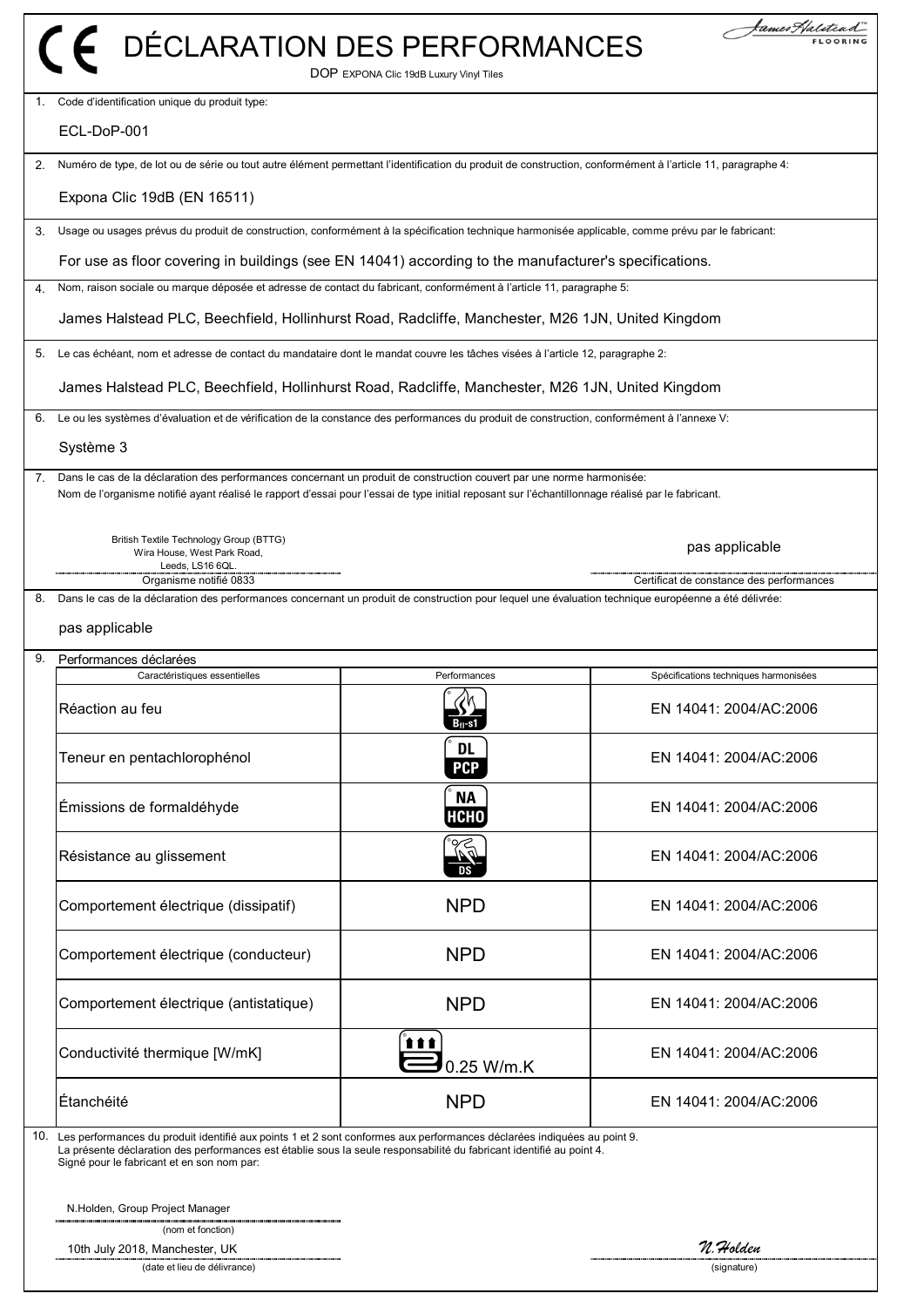|                                                                                                                                                                                                                                                                                                     |                                         | DECLARATION OF PERFORMANCE              |
|-----------------------------------------------------------------------------------------------------------------------------------------------------------------------------------------------------------------------------------------------------------------------------------------------------|-----------------------------------------|-----------------------------------------|
| 1. Unique identification code of the product-type:                                                                                                                                                                                                                                                  | DOP EXPONA Clic 19dB Luxury Vinyl Tiles |                                         |
| ECL-DoP-001                                                                                                                                                                                                                                                                                         |                                         |                                         |
| Type, batch or serial number or any other element allowing identification of the construction product as required pursuant to Article 11(4):<br>2.                                                                                                                                                  |                                         |                                         |
| Expona Clic 19dB (EN 16511)                                                                                                                                                                                                                                                                         |                                         |                                         |
| Intended use or uses of the construction product, in accordance with the applicable harmonised technical specifi- cation, as foreseen by the manufacturer:                                                                                                                                          |                                         |                                         |
| For use as floor covering in buildings (see EN 14041) according to the manufacturer's specifications.                                                                                                                                                                                               |                                         |                                         |
| Name, registered trade name or registered trade mark and contact address of the manufacturer as required pursuant to Article 11(5):                                                                                                                                                                 |                                         |                                         |
| James Halstead PLC, Beechfield, Hollinhurst Road, Radcliffe, Manchester, M26 1JN, United Kingdom                                                                                                                                                                                                    |                                         |                                         |
| Where applicable, name and contact address of the authorised representative whose mandate covers the tasks specified in Article 12(2):                                                                                                                                                              |                                         |                                         |
| James Halstead PLC, Beechfield, Hollinhurst Road, Radcliffe, Manchester, M26 1JN, United Kingdom                                                                                                                                                                                                    |                                         |                                         |
| System or systems of assessment and verification of constancy of performance of the construction product as set out in Annex V:                                                                                                                                                                     |                                         |                                         |
| System 3                                                                                                                                                                                                                                                                                            |                                         |                                         |
| In case of the declaration of performance concerning a construction product covered by a harmonised standard:<br>Name of the notified test laboratory, that has issued the certificate of conformity of the factory production control, inspection reports and calculation reports (if relevant).   |                                         |                                         |
| British Textile Technology Group (BTTG)<br>Wira House, West Park Road,<br>Leeds, LS16 6QL.                                                                                                                                                                                                          |                                         | not applicable                          |
| Notified Body<br>In case of the declaration of performance concerning a construction product for which a European Technical Assessment has been issued:                                                                                                                                             |                                         | certificate of constancy of performance |
| not applicable                                                                                                                                                                                                                                                                                      |                                         |                                         |
| Declared performance<br><b>Essential characteristics</b>                                                                                                                                                                                                                                            | Performance                             | Harmonised technical specification      |
| Reaction to fire                                                                                                                                                                                                                                                                                    |                                         | EN 14041: 2004/AC:2006                  |
| Content of Pentachlorophenol                                                                                                                                                                                                                                                                        | <b>DL</b><br><b>PCP</b>                 | EN 14041: 2004/AC:2006                  |
| <b>Formaldehyd Emissions</b>                                                                                                                                                                                                                                                                        | <b>NA</b><br><b>НСНО</b>                | EN 14041: 2004/AC:2006                  |
| Slip resistance                                                                                                                                                                                                                                                                                     | Ñ<br>DS                                 | EN 14041: 2004/AC:2006                  |
| Electrical behavior (dissipative)                                                                                                                                                                                                                                                                   | <b>NPD</b>                              | EN 14041: 2004/AC:2006                  |
| Electrical behavior (conductive)                                                                                                                                                                                                                                                                    | <b>NPD</b>                              | EN 14041: 2004/AC:2006                  |
| Electrical behavior (antistatic)                                                                                                                                                                                                                                                                    | <b>NPD</b>                              | EN 14041: 2004/AC:2006                  |
| Thermal conductivity [W/mK]                                                                                                                                                                                                                                                                         | <b>111</b><br>0.25 W/m.K                | EN 14041: 2004/AC:2006                  |
| Water-tightness                                                                                                                                                                                                                                                                                     | <b>NPD</b>                              | EN 14041: 2004/AC:2006                  |
| 10. The performance of the product identified in points 1 and 2 is in conformity with the declared performance in point 9.<br>This declaration of performance is issued under the sole responsibility of the manufacturer identified in point 4<br>Signed for and on behalf of the manufacturer by: |                                         |                                         |
| N.Holden, Group Project Manager                                                                                                                                                                                                                                                                     |                                         |                                         |
| (name and function)                                                                                                                                                                                                                                                                                 |                                         |                                         |
| 10th July 2018, Manchester, UK                                                                                                                                                                                                                                                                      |                                         | n. Holden                               |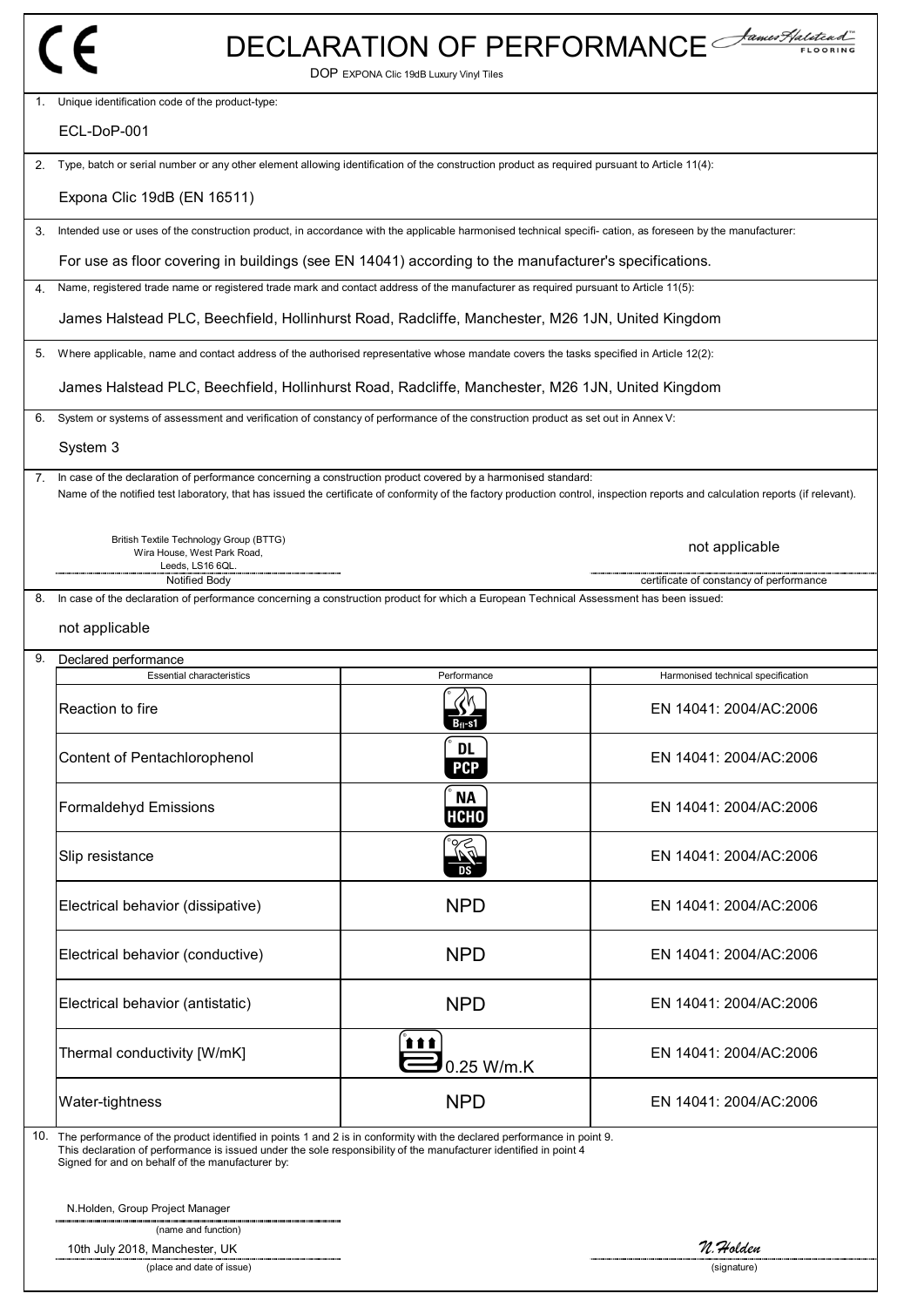### PRESTATIEVERKLARING

DOP EXPONA Clic 19dB Luxury Vinyl Tiles

| $1_{-}$ | Unieke identificatiecode van het producttype:                                                                                                                                                                                                                                                |                          |                                          |
|---------|----------------------------------------------------------------------------------------------------------------------------------------------------------------------------------------------------------------------------------------------------------------------------------------------|--------------------------|------------------------------------------|
|         | ECL-DoP-001                                                                                                                                                                                                                                                                                  |                          |                                          |
| 2.      | Type-, partij- of serienummer, dan wel een ander identificatiemiddel voor het bouwproduct, zoals voorgeschreven in artikel 11, lid 4:                                                                                                                                                        |                          |                                          |
|         | Expona Clic 19dB (EN 16511)                                                                                                                                                                                                                                                                  |                          |                                          |
| 3.      | Beoogde gebruiken van het bouwproduct, overeenkomstig de toepasselijke geharmoniseerde technische specificatie, zoals door de fabrikant bepaald:                                                                                                                                             |                          |                                          |
|         | For use as floor covering in buildings (see EN 14041) according to the manufacturer's specifications.                                                                                                                                                                                        |                          |                                          |
| 4.      | Naam, geregistreerde handelsnaam of geregistreerd handelsmerk en contactadres van de fabrikant, zoals voorgeschre- ven in artikel 11, lid 5:                                                                                                                                                 |                          |                                          |
|         | James Halstead PLC, Beechfield, Hollinhurst Road, Radcliffe, Manchester, M26 1JN, United Kingdom                                                                                                                                                                                             |                          |                                          |
| 5.      | Indien van toepassing, naam en contactadres van de gemachtigde wiens mandaat de in artikel 12, lid 2, vermelde taken bestrijkt:                                                                                                                                                              |                          |                                          |
|         | James Halstead PLC, Beechfield, Hollinhurst Road, Radcliffe, Manchester, M26 1JN, United Kingdom                                                                                                                                                                                             |                          |                                          |
| 6.      | Het systeem of de systemen voor de beoordeling en verificatie van de prestatiebestendigheid van het bouwproduct, vermeld in bijlage V:                                                                                                                                                       |                          |                                          |
|         | Systeem 3                                                                                                                                                                                                                                                                                    |                          |                                          |
| 7.      | Indien de prestatieverklaring betrekking heeft op een bouwproduct dat onder een geharmoniseerde norm valt:<br>Naam van de aangemelde keuringsinstantie die het typeonderzoek heeft uitgevoerd op basis van bemonstering door de fabrikant.                                                   |                          |                                          |
|         |                                                                                                                                                                                                                                                                                              |                          |                                          |
|         | British Textile Technology Group (BTTG)<br>Wira House, West Park Road,                                                                                                                                                                                                                       |                          | niet van toepassing                      |
|         | Leeds, LS16 6QL.<br>Aangemelde instantie 0833                                                                                                                                                                                                                                                |                          | certificaat van prestatiebestendigheid   |
| 8.      | Indien de prestatieverklaring betrekking heeft op een bouwproduct waarvoor een Europese technische beoordeling is afgegeven:                                                                                                                                                                 |                          |                                          |
|         | niet van toepassing                                                                                                                                                                                                                                                                          |                          |                                          |
| 9.      | Aangegeven prestatie                                                                                                                                                                                                                                                                         |                          |                                          |
|         | Essentiële kenmerken                                                                                                                                                                                                                                                                         | Prestaties               | Geharmoniseerde technische specificaties |
|         | Reactie bij brand                                                                                                                                                                                                                                                                            | $B_{11}$ -s1             | EN 14041: 2004/AC:2006                   |
|         | Gehalte pentachloorfenol                                                                                                                                                                                                                                                                     | DL<br>PCP                | EN 14041: 2004/AC:2006                   |
|         | Uitstoot van formaldehyde                                                                                                                                                                                                                                                                    | <b>NA</b><br><b>НСНО</b> | EN 14041: 2004/AC:2006                   |
|         | Slipweerstand                                                                                                                                                                                                                                                                                | <b>The</b>               | EN 14041: 2004/AC:2006                   |
|         | Elektrisch gedrag (verlies)                                                                                                                                                                                                                                                                  | <b>NPD</b>               | EN 14041: 2004/AC:2006                   |
|         | Elektrisch gedrag (geleidend)                                                                                                                                                                                                                                                                | <b>NPD</b>               | EN 14041: 2004/AC:2006                   |
|         | Elektrisch gedrag (antistatisch)                                                                                                                                                                                                                                                             | <b>NPD</b>               | EN 14041: 2004/AC:2006                   |
|         | Warmtegeleiding [W/mK]                                                                                                                                                                                                                                                                       | <b>ttt</b><br>0.25 W/m.K | EN 14041: 2004/AC:2006                   |
|         | Waterdichtheid                                                                                                                                                                                                                                                                               | <b>NPD</b>               | EN 14041: 2004/AC:2006                   |
|         | 10. De prestaties van het in de punten 1 en 2 omschreven product zijn conform de in punt 9 aangegeven prestaties.<br>Deze prestatieverklaring wordt verstrekt onder de exclusieve verantwoordelijkheid van de in punt 4 vermelde fabrikant:<br>Ondertekend voor en namens de fabrikant door: |                          |                                          |
|         | N.Holden, Group Project Manager                                                                                                                                                                                                                                                              |                          |                                          |
|         | (naam en functie)                                                                                                                                                                                                                                                                            |                          |                                          |
|         | 10th July 2018, Manchester, UK<br>(plaats en datum van afgifte)                                                                                                                                                                                                                              |                          | N. Holden<br>(handtekening)              |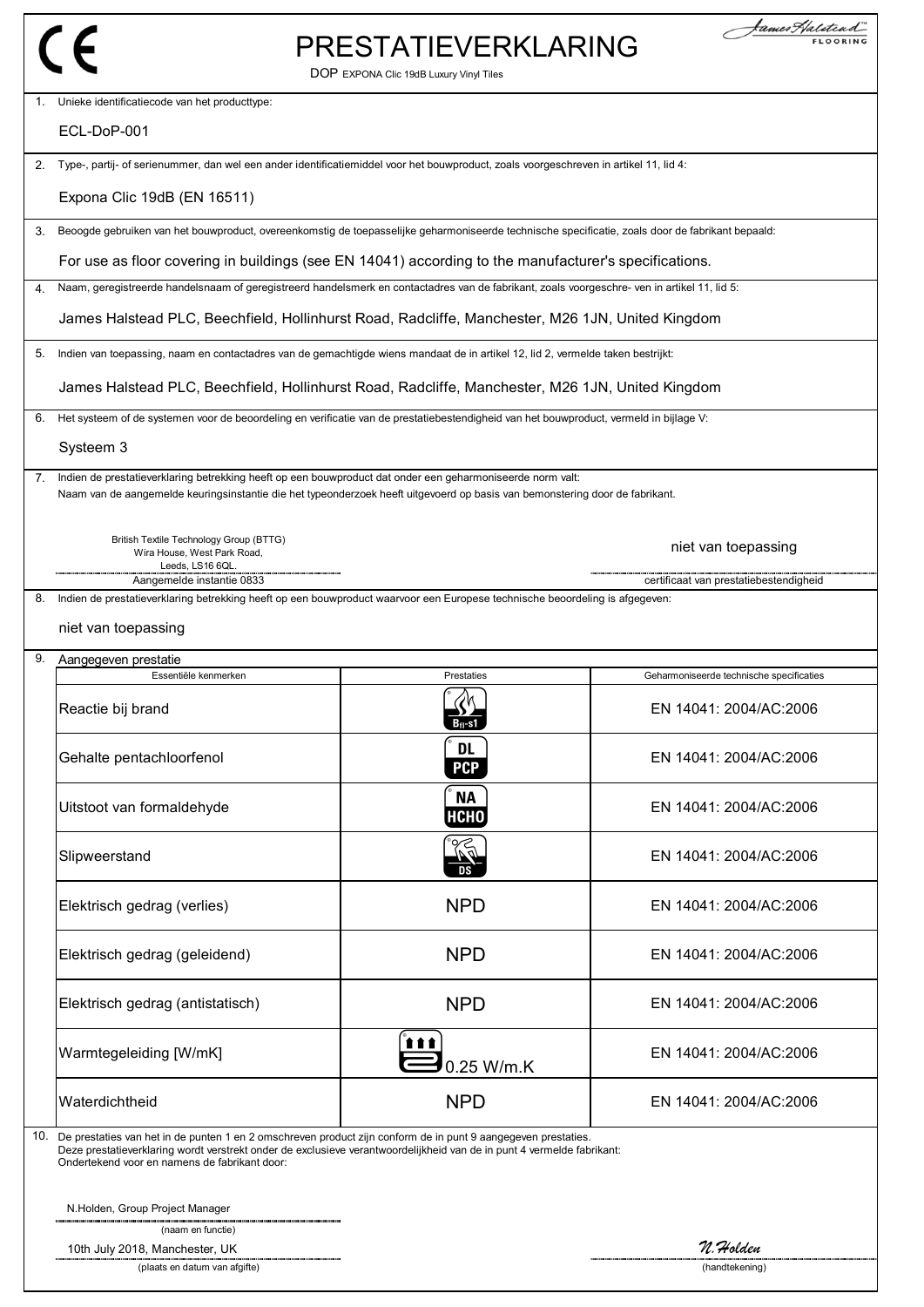|     |                                                                                                                                                                                                                                                       | PRESTANDADEKLARATION<br>DOP EXPONA Clic 19dB Luxury Vinyl Tiles | James Halitead                                |
|-----|-------------------------------------------------------------------------------------------------------------------------------------------------------------------------------------------------------------------------------------------------------|-----------------------------------------------------------------|-----------------------------------------------|
| 1.  | Produkttypens unika identifikationskod:                                                                                                                                                                                                               |                                                                 |                                               |
|     | ECL-DoP-001                                                                                                                                                                                                                                           |                                                                 |                                               |
| 2.  | Typ-, parti- eller serienummer eller någon annan beteckning som möjliggör identifiering av byggprodukter i enlighet med artikel 11.4:                                                                                                                 |                                                                 |                                               |
|     | Expona Clic 19dB (EN 16511)                                                                                                                                                                                                                           |                                                                 |                                               |
| 3.  | Byggproduktens avsedda användning eller användningar i enlighet med den tillämpliga, harmoniserade tekniska specifikationen, såsom förutsett av tillverkaren:                                                                                         |                                                                 |                                               |
|     | For use as floor covering in buildings (see EN 14041) according to the manufacturer's specifications.                                                                                                                                                 |                                                                 |                                               |
| 4.  | Tillverkarens namn, registrerade företagsnamn eller registrerade varumärke samt kontaktadress enligt vad som krävs i artikel 11.5:                                                                                                                    |                                                                 |                                               |
|     | James Halstead PLC, Beechfield, Hollinhurst Road, Radcliffe, Manchester, M26 1JN, United Kingdom                                                                                                                                                      |                                                                 |                                               |
| 5.  | I tillämpliga fall namn och kontaktadress för tillverkarens representant vars mandat omfattar de uppgifter som anges i artikel 12.2:                                                                                                                  |                                                                 |                                               |
|     | James Halstead PLC, Beechfield, Hollinhurst Road, Radcliffe, Manchester, M26 1JN, United Kingdom                                                                                                                                                      |                                                                 |                                               |
| 6.  | Systemet eller systemen för bedömning och fortlöpande kontroll av byggproduktens prestanda enligt bilaga V:                                                                                                                                           |                                                                 |                                               |
|     | System 3                                                                                                                                                                                                                                              |                                                                 |                                               |
| 7.  | För det fall att prestandadeklarationen avser en byggprodukt som omfattas av en harmoniserad standard:<br>Namn på det anmälda organ som utfärdat en testrapport för typprovning baserat på provtagning av tillverkaren.                               |                                                                 |                                               |
|     | British Textile Technology Group (BTTG)<br>Wira House, West Park Road,<br>Leeds, LS16 6QL.                                                                                                                                                            |                                                                 | inte tillämplig                               |
| 8.  | anmält organ 0833<br>För det fall att prestandadeklarationen avser en byggprodukt för vilken en europeisk teknisk bedömning har utfärdats:                                                                                                            |                                                                 | intyg om kontinuitet för produktens prestanda |
|     | inte tillämplig                                                                                                                                                                                                                                       |                                                                 |                                               |
| 9.  | Angiven prestanda                                                                                                                                                                                                                                     |                                                                 |                                               |
|     | Väsentliga egenskaper                                                                                                                                                                                                                                 | Prestanda                                                       | Harmoniserad teknisk specifikation            |
|     | Reaktion vid brandpåverkan                                                                                                                                                                                                                            | 2M<br>"<br>$B_{fl}$ -s1                                         | EN 14041: 2004/AC:2006                        |
|     | Innehåll av pentaklorfenol                                                                                                                                                                                                                            | <b>DL</b><br><b>PCP</b>                                         | EN 14041: 2004/AC:2006                        |
|     | formaldehyd Utsläpp                                                                                                                                                                                                                                   | <b>NA</b><br><b>НСНО</b>                                        | EN 14041: 2004/AC:2006                        |
|     | Halkskydd                                                                                                                                                                                                                                             | R)<br>Dal                                                       | EN 14041: 2004/AC:2006                        |
|     | Elektrisk beteende (avledande)                                                                                                                                                                                                                        | <b>NPD</b>                                                      | EN 14041: 2004/AC:2006                        |
|     | Elektrisk beteende (ledande)                                                                                                                                                                                                                          | <b>NPD</b>                                                      | EN 14041: 2004/AC:2006                        |
|     | Elektrisk beteende (antistatisk)                                                                                                                                                                                                                      | <b>NPD</b>                                                      | EN 14041: 2004/AC:2006                        |
|     | termisk konduktivitet [W/mK]                                                                                                                                                                                                                          | 111<br>0.25 W/m.K                                               | EN 14041: 2004/AC:2006                        |
|     | vattentäthet                                                                                                                                                                                                                                          | <b>NPD</b>                                                      | EN 14041: 2004/AC:2006                        |
| 10. | Prestandan för den produkt som anges i punkterna 1 och 2 överensstämmer med den prestanda som anges i punkt 9.<br>Denna prestandadeklaration utfärdas på eget ansvar av den tillverkare som anges under punkt 4.<br>Undertecknat för tillverkaren av: |                                                                 |                                               |
|     | N.Holden, Group Project Manager                                                                                                                                                                                                                       |                                                                 |                                               |
|     | (namn och befattning)<br>10th July 2018, Manchester, UK<br>(plats och dag för utfärdande)                                                                                                                                                             |                                                                 | n. Holden<br>(namnteckning)                   |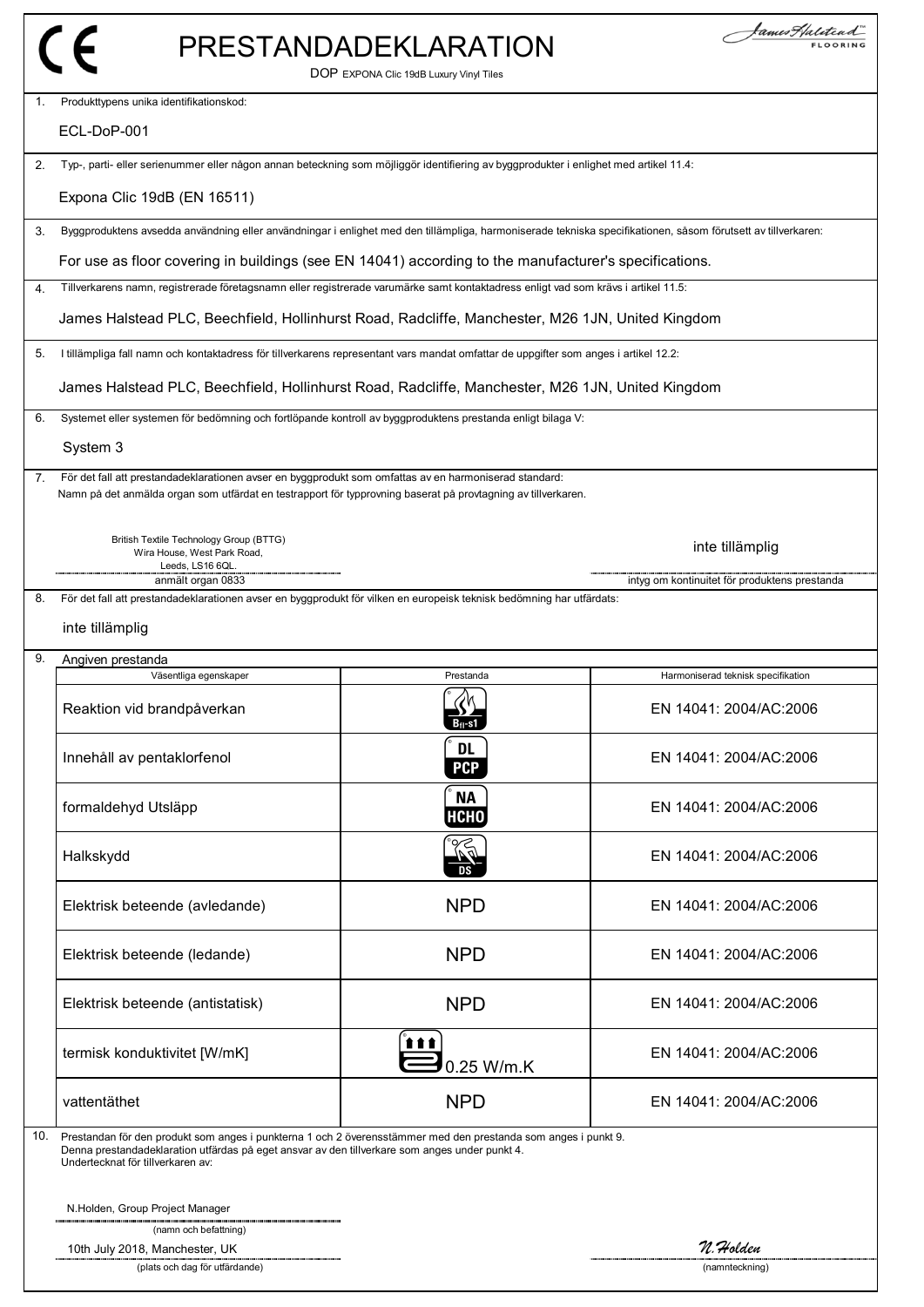| $f \in$                                                                                                                                                                                                                                                                                                    | DOP EXPONA Clic 19dB Luxury Vinyl Tiles | DECLARACIÓN DE PRESTACIONES               |
|------------------------------------------------------------------------------------------------------------------------------------------------------------------------------------------------------------------------------------------------------------------------------------------------------------|-----------------------------------------|-------------------------------------------|
| 1. Código de identificación única del producto tipo:                                                                                                                                                                                                                                                       |                                         |                                           |
| ECL-DoP-001                                                                                                                                                                                                                                                                                                |                                         |                                           |
| Tipo, lote o número de serie o cualquier otro elemento que permita la identificación del producto de construcción como se establece en el artículo 11, apartado 4:<br>2.                                                                                                                                   |                                         |                                           |
| Expona Clic 19dB (EN 16511)                                                                                                                                                                                                                                                                                |                                         |                                           |
| Uso o usos previstos del producto de construcción, con arreglo a la especificación técnica armonizada aplicable, tal como lo establece el fabricante:<br>3.                                                                                                                                                |                                         |                                           |
| For use as floor covering in buildings (see EN 14041) according to the manufacturer's specifications.                                                                                                                                                                                                      |                                         |                                           |
| Nombre, nombre o marca registrados y dirección de contacto del fabricante según lo dispuesto en el artículo 11, apartado 5:<br>4.                                                                                                                                                                          |                                         |                                           |
| James Halstead PLC, Beechfield, Hollinhurst Road, Radcliffe, Manchester, M26 1JN, United Kingdom                                                                                                                                                                                                           |                                         |                                           |
| En su caso, nombre y dirección de contacto del representante autorizado cuyo mandato abarca las tareas especifi-cadas en el artículo 12, apartado 2:<br>5.                                                                                                                                                 |                                         |                                           |
| James Halstead PLC, Beechfield, Hollinhurst Road, Radcliffe, Manchester, M26 1JN, United Kingdom                                                                                                                                                                                                           |                                         |                                           |
| Sistema o sistemas de evaluación y verificación de la constancia de las prestaciones del producto de construcción tal como figura en el anexo V:<br>6.                                                                                                                                                     |                                         |                                           |
| Sistema 3                                                                                                                                                                                                                                                                                                  |                                         |                                           |
| En caso de declaración de prestaciones relativa a un producto de construcción cubierto por una norma armonizada:<br>7.<br>Nombre del organismo que ha emitido un informe para el ensayo inicial basándose en la muestra del fabricante.                                                                    |                                         |                                           |
| British Textile Technology Group (BTTG)<br>Wira House, West Park Road,<br>Leeds, LS16 6QL                                                                                                                                                                                                                  |                                         | no aplicable                              |
| Organismo notificado 0833<br>En caso de declaración de prestaciones relativa a un producto de construcción para el que se ha emitido una evaluación técnica europea:<br>8.                                                                                                                                 |                                         | Certificado de constancia de prestaciones |
| no aplicable                                                                                                                                                                                                                                                                                               |                                         |                                           |
| 9.<br>Prestaciones declaradas<br>Características esenciales                                                                                                                                                                                                                                                | Prestaciones                            | Especificaciones técnicas armonizadas     |
| Reacci al fuego                                                                                                                                                                                                                                                                                            |                                         | EN 14041: 2004/AC:2006                    |
| Contenido de Pentraclorofenol                                                                                                                                                                                                                                                                              | <b>DL</b><br><b>PCP</b>                 | EN 14041: 2004/AC:2006                    |
| Emisiones de formaldehído                                                                                                                                                                                                                                                                                  | <b>NA</b><br><b>HCHO</b>                | EN 14041: 2004/AC:2006                    |
| Resistencia al deslizamiento                                                                                                                                                                                                                                                                               |                                         | EN 14041: 2004/AC:2006                    |
| Comportamiento electroest (disipativo)                                                                                                                                                                                                                                                                     | <b>NPD</b>                              | EN 14041: 2004/AC:2006                    |
| Comportamiento electroestático<br>(conductivo)                                                                                                                                                                                                                                                             | <b>NPD</b>                              | EN 14041: 2004/AC:2006                    |
| Comportamiento electroestático<br>(antiestático)                                                                                                                                                                                                                                                           | <b>NPD</b>                              | EN 14041: 2004/AC:2006                    |
| Resistencia térmica [W/mK]                                                                                                                                                                                                                                                                                 | <b>ttt</b><br>0.25 W/m.K                | EN 14041: 2004/AC:2006                    |
| Estanqueidad                                                                                                                                                                                                                                                                                               | <b>NPD</b>                              | EN 14041: 2004/AC:2006                    |
| 10. Las prestaciones del producto identificado en los puntos 1 y 2 son conformes con las prestaciones declaradas en el punto 9.<br>La presente declaración de prestaciones se emite bajo la sola responsabilidad del fabricante identificado en el punto 4.<br>Firmado por y en nombre del fabricante por: |                                         |                                           |
| N.Holden, Group Project Manager<br>(nombre, cargo)                                                                                                                                                                                                                                                         |                                         |                                           |
| 10th July 2018, Manchester, UK<br>(lugar y fecha de emisión)                                                                                                                                                                                                                                               |                                         | n. Holden<br>(firma)                      |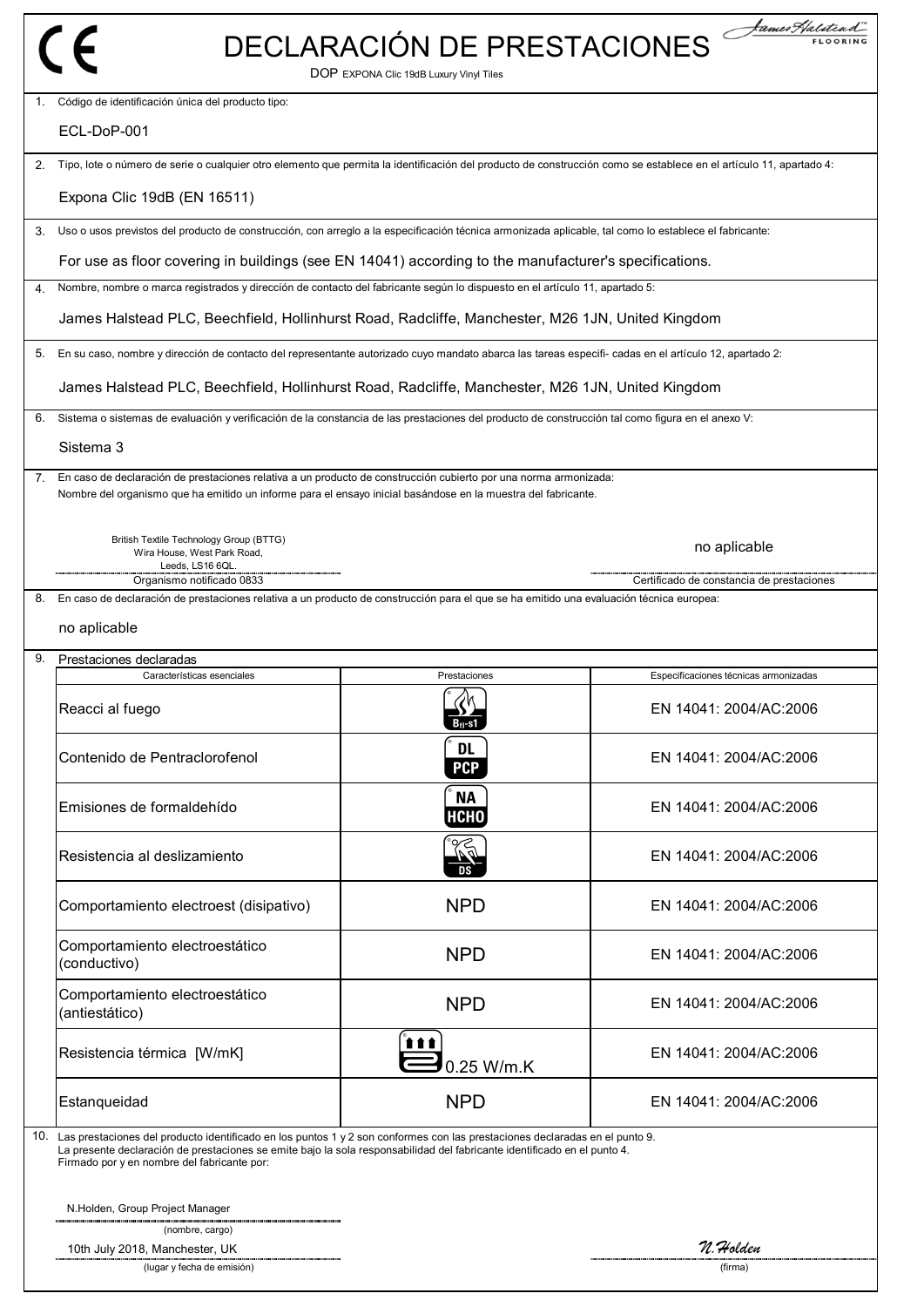|    |                                                                                                                                                                                                                                                                                | DICHIARAZIONE DI PRESTAZIONE            | fames Halitead                            |
|----|--------------------------------------------------------------------------------------------------------------------------------------------------------------------------------------------------------------------------------------------------------------------------------|-----------------------------------------|-------------------------------------------|
|    |                                                                                                                                                                                                                                                                                | DOP EXPONA Clic 19dB Luxury Vinyl Tiles |                                           |
|    | 1. Codice di identificazione unico del prodotto-tipo:                                                                                                                                                                                                                          |                                         |                                           |
|    | ECL-DoP-001                                                                                                                                                                                                                                                                    |                                         |                                           |
| 2. | Numero di tipo, lotto, serie o qualsiasi altro elemento che consenta l'identificazione del prodotto da costruzione ai sensi dell'articolo 11, paragrafo 4:                                                                                                                     |                                         |                                           |
|    | Expona Clic 19dB (EN 16511)                                                                                                                                                                                                                                                    |                                         |                                           |
| 3. | Uso o usi previsti del prodotto da costruzione, conformemente alla relativa specifica tecnica armonizzata, come previsto dal fabbricante:                                                                                                                                      |                                         |                                           |
|    | For use as floor covering in buildings (see EN 14041) according to the manufacturer's specifications.                                                                                                                                                                          |                                         |                                           |
| 4. | Nome, denominazione commerciale registrata o marchio registrato e indirizzo del fabbricante ai sensi dell'articolo 11, paragrafo 5:                                                                                                                                            |                                         |                                           |
|    | James Halstead PLC, Beechfield, Hollinhurst Road, Radcliffe, Manchester, M26 1JN, United Kingdom                                                                                                                                                                               |                                         |                                           |
|    | Se opportuno, nome e indirizzo del mandatario il cui mandato copre i compiti cui all'articolo 12, paragrafo 2:                                                                                                                                                                 |                                         |                                           |
|    | James Halstead PLC, Beechfield, Hollinhurst Road, Radcliffe, Manchester, M26 1JN, United Kingdom                                                                                                                                                                               |                                         |                                           |
| 6. | Sistema o sistemi di valutazione e verifica della costanza della prestazione del prodotto da costruzione di cui all'allegato V:                                                                                                                                                |                                         |                                           |
|    | Sistema 3                                                                                                                                                                                                                                                                      |                                         |                                           |
| 7. | Nel caso di una dichiarazione di prestazione relativa ad un prodotto da costruzione che rientra nell'ambito di applicazione di una norma armonizzata:                                                                                                                          |                                         |                                           |
|    | Nome dell'ente certificatore che ha rilasciato il rapporto di prova sulla base del campione inviato dal produttore.                                                                                                                                                            |                                         |                                           |
|    | British Textile Technology Group (BTTG)<br>Wira House, West Park Road,                                                                                                                                                                                                         |                                         | non applicabile                           |
|    | Leeds, LS16 6QL.                                                                                                                                                                                                                                                               |                                         |                                           |
| 8. | Nome dell'Organismo notificato 0833<br>Nel caso di una dichiarazione di prestazione relativa ad un prodotto da costruzione per il quale è stata rilasciata una valutazione tecnica europea:                                                                                    |                                         | Certificato di costanza della prestazione |
|    | non applicabile                                                                                                                                                                                                                                                                |                                         |                                           |
| 9. | Prestazione dichiarata                                                                                                                                                                                                                                                         |                                         |                                           |
|    | Caratteristiche essenziali                                                                                                                                                                                                                                                     | Prestazione                             | Specifica tecnica armonizzata             |
|    | Comportamento al fuoco                                                                                                                                                                                                                                                         |                                         | EN 14041: 2004/AC:2006                    |
|    | Pentaclorofenolo                                                                                                                                                                                                                                                               | DL<br><b>PCP</b>                        | EN 14041: 2004/AC:2006                    |
|    | Emissione di formaldeide                                                                                                                                                                                                                                                       | <b>NA</b><br><b>HCHO</b>                | EN 14041: 2004/AC:2006                    |
|    | Resistenza allo scivolamento                                                                                                                                                                                                                                                   |                                         | EN 14041: 2004/AC:2006                    |
|    | Comportamento all'elettricità (dissipativo)                                                                                                                                                                                                                                    | <b>NPD</b>                              | EN 14041: 2004/AC:2006                    |
|    | Comportamento all'elettricità (conduttivo)                                                                                                                                                                                                                                     | <b>NPD</b>                              | EN 14041: 2004/AC:2006                    |
|    | Comportamento all'elettricità (antistatico)                                                                                                                                                                                                                                    | <b>NPD</b>                              | EN 14041: 2004/AC:2006                    |
|    | Conduttività termica [W/mK]                                                                                                                                                                                                                                                    | 111<br>0.25 W/m.K                       | EN 14041: 2004/AC:2006                    |
|    | Tenuta stagna                                                                                                                                                                                                                                                                  | <b>NPD</b>                              | EN 14041: 2004/AC:2006                    |
|    | 10. La prestazione del prodotto di cui ai punti 1 e 2 è conforme alla prestazione dichiarata di cui al punto 9.<br>Si rilascia la presente dichiarazione di prestazione sotto la responsabilità esclusiva del fabbricante di cui al punto 4.<br>Firmato a nome e per conto di: |                                         |                                           |
|    | N.Holden, Group Project Manager<br>(nome e funzioni)                                                                                                                                                                                                                           |                                         |                                           |
|    | 10th July 2018, Manchester, UK                                                                                                                                                                                                                                                 |                                         | n. Holden                                 |

(luogo e data del rilascio) (firma)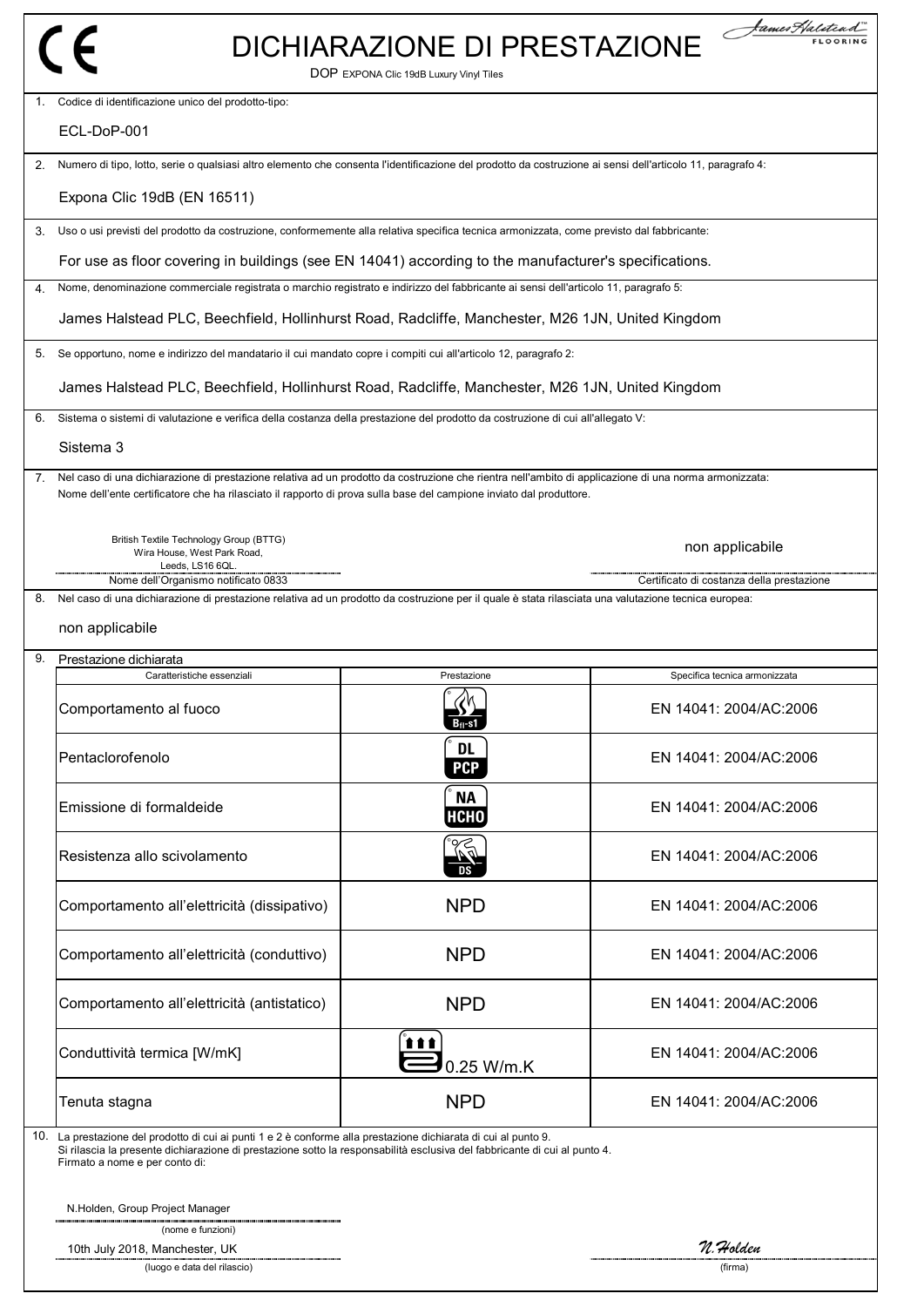|     | C EDEKLARACJA WŁAŚCIWOŚCI UŻYTKOWYCH<br>bames Halitea<br>DOP EXPONA Clic 19dB Luxury Vinyl Tiles                                                                                                                                                                                |                            |                                            |
|-----|---------------------------------------------------------------------------------------------------------------------------------------------------------------------------------------------------------------------------------------------------------------------------------|----------------------------|--------------------------------------------|
| 1.  | Niepowtarzalny kod identyfikacyjny typu wyrobu:<br>ECL-DoP-001                                                                                                                                                                                                                  |                            |                                            |
|     |                                                                                                                                                                                                                                                                                 |                            |                                            |
| 2.  | Numer typu, partii lub serii lub jakikolwiek inny element umożliwiający identyfikację wyrobu budowlanego, wyma- gany zgodnie z art. 11 ust. 4:                                                                                                                                  |                            |                                            |
|     | Expona Clic 19dB (EN 16511)                                                                                                                                                                                                                                                     |                            |                                            |
| 3.  | Przewidziane przez producenta zamierzone zastosowanie lub zastosowania wyrobu budowlanego zgodnie z mającą zastosowanie zharmonizowaną specyfikacją<br>techniczna:                                                                                                              |                            |                                            |
|     | For use as floor covering in buildings (see EN 14041) according to the manufacturer's specifications.                                                                                                                                                                           |                            |                                            |
| 4.  | Nazwa, zastrzeżona nazwa handlowa lub zastrzeżony znak towarowy oraz adres kontaktowy producenta, wymagany zgodnie z art. 11 ust. 5:                                                                                                                                            |                            |                                            |
|     | James Halstead PLC, Beechfield, Hollinhurst Road, Radcliffe, Manchester, M26 1JN, United Kingdom                                                                                                                                                                                |                            |                                            |
| 5.  | W stosownych przypadkach nazwa i adres kontaktowy upoważnionego przedstawiciela, którego pełnomocnictwo obejmuje zadania określone w art. 12 ust. 2:                                                                                                                            |                            |                                            |
|     | James Halstead PLC, Beechfield, Hollinhurst Road, Radcliffe, Manchester, M26 1JN, United Kingdom                                                                                                                                                                                |                            |                                            |
| 6.  | System lub systemy oceny i weryfikacji stałości właściwości użytkowych wyrobu budowlanego określone w załączniku V:                                                                                                                                                             |                            |                                            |
|     | system 3                                                                                                                                                                                                                                                                        |                            |                                            |
| 7.  | W przypadku deklaracji właściwości użytkowych dotyczącej wyrobu budowlanego objętego normą zharmonizowaną:<br>Nazwa jednostki notyfikowanej, która wydała raport z badań dla wstępnego badania typu, opartych na próbkach otrzymanych od producenta.                            |                            |                                            |
|     | British Textile Technology Group (BTTG)<br>Wira House, West Park Road,<br>Leeds, LS16 6QL.                                                                                                                                                                                      |                            | nie dotyczy                                |
| 8.  | notyfikowana 0833<br>W przypadku deklaracji właściwości użytkowych dotyczącej wyrobu budowlanego, dla którego wydana została europejska ocena techniczna:                                                                                                                       |                            | certyfikat stałości właściwości użytkowych |
|     | nie dotyczy                                                                                                                                                                                                                                                                     |                            |                                            |
| 9.  | Deklarowane właściwości użytkowe                                                                                                                                                                                                                                                |                            |                                            |
|     | Zasadnicze charakterystyki                                                                                                                                                                                                                                                      | Właściwości użytkowe       | Zharmonizowana specyfikacja techniczna     |
|     | reakcja na ogień                                                                                                                                                                                                                                                                | 9h<br>D) 2<br>$B_{fl}$ -s1 | EN 14041: 2004/AC:2006                     |
|     | Zawartość pięciochlorofenol                                                                                                                                                                                                                                                     | <b>DL</b><br><b>PCP</b>    | EN 14041: 2004/AC:2006                     |
|     | emisji formaldehydu                                                                                                                                                                                                                                                             | <b>NA</b><br><b>HCHO</b>   | EN 14041: 2004/AC:2006                     |
|     | przeciwpoślizgowość                                                                                                                                                                                                                                                             | DS                         | EN 14041: 2004/AC:2006                     |
|     | Właściwości elektryczne (przewodność)                                                                                                                                                                                                                                           | <b>NPD</b>                 | EN 14041: 2004/AC:2006                     |
|     | Właściwości elektryczne (przewodność)                                                                                                                                                                                                                                           | <b>NPD</b>                 | EN 14041: 2004/AC:2006                     |
|     | Własności elektryczne (antystatyczna)                                                                                                                                                                                                                                           | <b>NPD</b>                 | EN 14041: 2004/AC:2006                     |
|     | Współczynnik przewodzenia ciepła [W/mK]                                                                                                                                                                                                                                         | <b>ttt</b><br>0.25 W/m.K   | EN 14041: 2004/AC:2006                     |
|     | Wodoszczelność                                                                                                                                                                                                                                                                  | <b>NPD</b>                 | EN 14041: 2004/AC:2006                     |
| 10. |                                                                                                                                                                                                                                                                                 |                            |                                            |
|     | Właściwości użytkowe wyrobu określone w pkt 1 i 2 są zgodne z właściwościami użytkowymi deklarowanymi w pkt 9.<br>Niniejsza deklaracja właściwości użytkowych wydana zostaje na wyłączną odpowiedzialność producenta określonego w pkt 4.<br>W imieniu producenta podpisał(-a): |                            |                                            |
|     | N.Holden, Group Project Manager                                                                                                                                                                                                                                                 |                            |                                            |
|     | (nazwisko i stanowisko)<br>10th July 2018, Manchester, UK                                                                                                                                                                                                                       |                            | N. Holden                                  |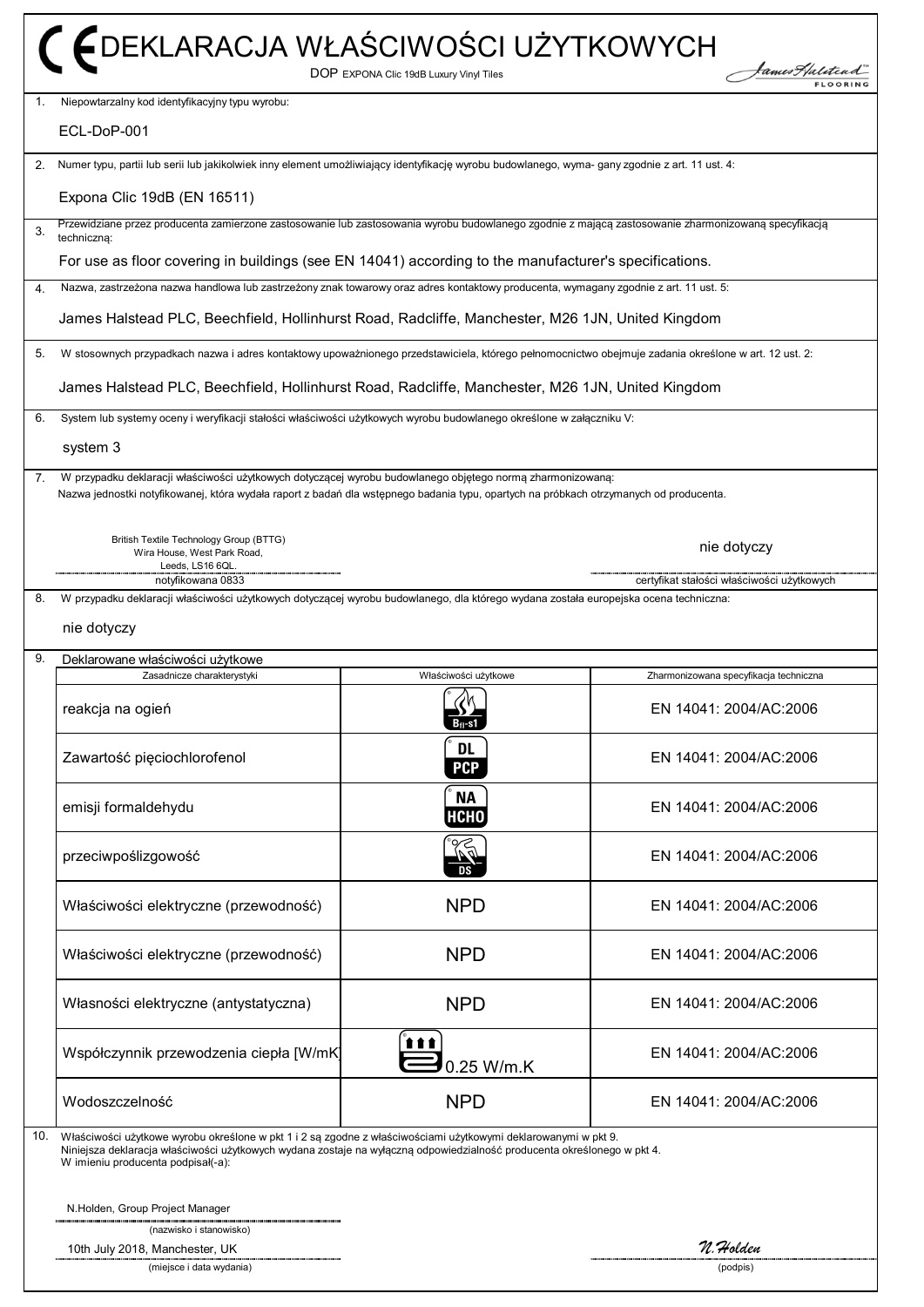| P<br>$\mathcal{C}_{\mathcal{C}}$<br>صرا |  |  |   |
|-----------------------------------------|--|--|---|
|                                         |  |  | ╰ |
|                                         |  |  |   |
|                                         |  |  |   |
|                                         |  |  |   |
|                                         |  |  |   |
|                                         |  |  |   |
|                                         |  |  |   |
|                                         |  |  |   |

1.

2.

# TELJESÍTMÉNYNYILATKOZAT





nem alkalmazható

| A terméktípus egyedi azonosító kódja: |  |  |
|---------------------------------------|--|--|
|                                       |  |  |

ECL-DoP-001

Típus-, tétel- vagy sorozatszám vagy egyéb ilyen elem, amely lehetővé teszi az építési termék azonosítását a 11. cikk (4) bekezdésében előírtaknak megfelelően:

Expona Clic 19dB (EN 16511)

3. Az építési terméknek a gyártó által meghatározott rendeltetése vagy rendeltetései az alkalmazandó harmonizált műszaki előírással összhangban:

For use as floor covering in buildings (see EN 14041) according to the manufacturer's specifications.

4. A gyártók neve, bejegyzett kereskedelmi neve, illetve bejegyzett védjegye, valamint értesítési címe a 11. cikk (5) bekezdésében előírtaknak megfelelően:

James Halstead PLC, Beechfield, Hollinhurst Road, Radcliffe, Manchester, M26 1JN, United Kingdom

5. Adott esetben annak a meghatalmazott képviselőnek a neve és értesítési címe, akinek a megbízása körébe a 12. cikk (2) bekezdésében meghatározott feladatok tartoznak:

James Halstead PLC, Beechfield, Hollinhurst Road, Radcliffe, Manchester, M26 1JN, United Kingdom

6. Az építési termékek teljesítménye állandóságának értékelésére és ellenőrzésére szolgáló, az V. mellékletben szereplők szerinti rendszer vagy rendszerek:

#### Sustav 3

7. Harmonizált szabványok által szabályozott építési termékekre vonatkozó gyártói nyilatkozat esetén: Neve a bejelentett vizsgáló laboratórium, amely kiadta a megfelelőségi tanúsítványt az üzemi gyártásellenőrzés, vizsgálati jelentések és számítási jelentés (ha van ilyen).

British Textile Technology Group (BTTG) Wira House, West Park Road, Leeds, LS16 6QL. Prijavljeno tijelo Certifikat o stalnosti svojstava

8. Olyan építési termékekre vonatkozó gyártói nyilatkozat esetén, amelyekre európai műszaki értékelést adtak ki:

#### nem alkalmazható

#### 9. A nyilatkozat szerinti teljesítmény

| Alapvető tulajdonságok             | Teljesítmény            | Harmonizált műszaki előírások |
|------------------------------------|-------------------------|-------------------------------|
| Reakcija na požar                  | $B_{11}$ -s1            | EN 14041: 2004/AC:2006        |
| Sadržaj pentaklorfenola            | <b>DL</b><br><b>PCP</b> | EN 14041: 2004/AC:2006        |
| Emisija formaldehida               | <b>NA</b><br>HCHO       | EN 14041: 2004/AC:2006        |
| Klizavost                          | $\sqrt{a^2}$<br>DS      | EN 14041: 2004/AC:2006        |
| Električno svojstvo (disipirano)   | <b>NPD</b>              | EN 14041: 2004/AC:2006        |
| Električno svojstvo (provodljivo)  | <b>NPD</b>              | EN 14041: 2004/AC:2006        |
| Električno svojstvo (antistatinko) | <b>NPD</b>              | EN 14041: 2004/AC:2006        |
| Toplinska provodljivost [W/mK]     | ▌▌<br>0.25 W/m.K        | EN 14041: 2004/AC:2006        |
| Propusnost vode                    | <b>NPD</b>              | EN 14041: 2004/AC:2006        |

10. Az 1. és 2. pontban meghatározott termék teljesítménye megfelel a 9. pontban feltüntetett, nyilatkozat szerinti teljesítménynek.

E teljesítménynyilatkozat kiadásáért kizárólag a 4. pontban meghatározott gyártó a felelős.

A gyártó nevében és részéről aláíró személy:

N.Holden, Group Project Manager

(név és beosztás)

10th July 2018, Manchester, UK **10th July 2018, Manchester, UK N.Holden 10th July 2018, Manchester, UK** *N.Holden**N.Holden* **<b>10th** (a kiállítás helye és dátuma) (a kiállítás helye és dátuma)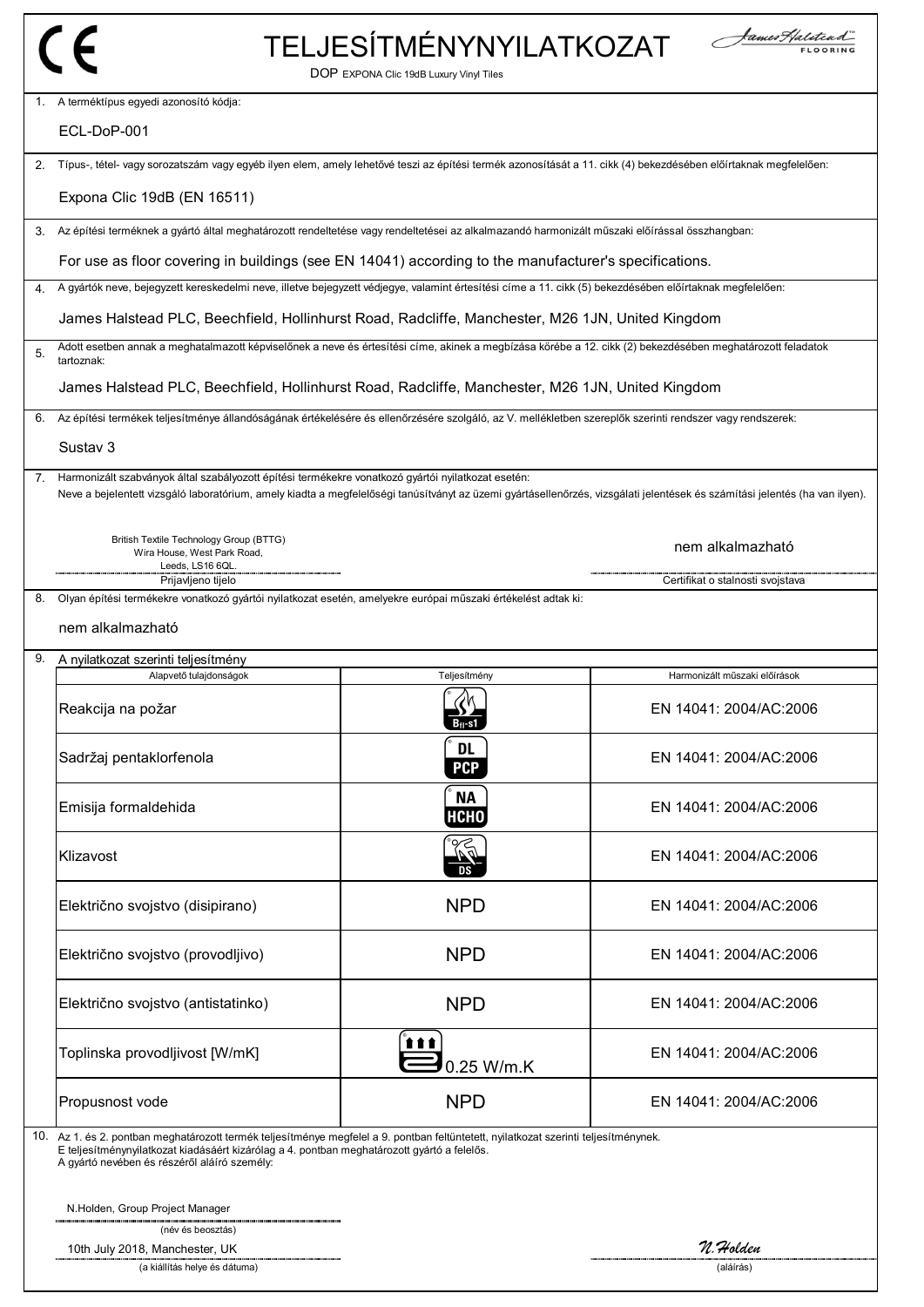|    |                                                                                                                                                                                                                                                     | PROHLÁŠENÍ O VLASTNOSTECH<br>DOP EXPONA Clic 19dB Luxury Vinyl Tiles | James Halitead                      |
|----|-----------------------------------------------------------------------------------------------------------------------------------------------------------------------------------------------------------------------------------------------------|----------------------------------------------------------------------|-------------------------------------|
|    | Jedinečný identifikační kód typu výrobku:                                                                                                                                                                                                           |                                                                      |                                     |
|    | ECL-DoP-001                                                                                                                                                                                                                                         |                                                                      |                                     |
| 2. | Typ, série nebo sériové číslo nebo jakýkoli jiný prvek umožňující identifikaci stavebních výrobků podle čl. 11 odst. 4:                                                                                                                             |                                                                      |                                     |
|    | Expona Clic 19dB (EN 16511)                                                                                                                                                                                                                         |                                                                      |                                     |
| 3. | Zamýšlené použití nebo zamýšlená použití stavebního výrobku v souladu s příslušnou harmonizovanou technickou specifikací podle předpokladu výrobce:                                                                                                 |                                                                      |                                     |
|    | For use as floor covering in buildings (see EN 14041) according to the manufacturer's specifications.                                                                                                                                               |                                                                      |                                     |
| 4. | Jméno, firma nebo registrovaná obchodní známka a kontaktní adresa výrobce podle čl. 11 odst. 5:                                                                                                                                                     |                                                                      |                                     |
|    | James Halstead PLC, Beechfield, Hollinhurst Road, Radcliffe, Manchester, M26 1JN, United Kingdom                                                                                                                                                    |                                                                      |                                     |
| 5. | Případně jméno a kontaktní adresa zplnomocněného zástupce, jehož plná moc se vztahuje na úkoly uvedené v čl. 12 odst. 2:                                                                                                                            |                                                                      |                                     |
|    | James Halstead PLC, Beechfield, Hollinhurst Road, Radcliffe, Manchester, M26 1JN, United Kingdom                                                                                                                                                    |                                                                      |                                     |
| 6. | Systém nebo systémy posuzování a ověřování stálosti vlastností stavebních výrobků, jak je uvedeno v příloze V:                                                                                                                                      |                                                                      |                                     |
|    | Systém 3                                                                                                                                                                                                                                            |                                                                      |                                     |
|    | 7. V případě prohlášení o vlastnostech týkajících se stavebního výrobku, na který se vztahuje harmonizovaná norma:<br>Jméno pověřeného orgánu, který na základě vzorků poskytnutých výrobcem vydal zkušební protokol pro počáteční typovou zkoušku. |                                                                      |                                     |
|    | British Textile Technology Group (BTTG)<br>Wira House, West Park Road,<br>Leeds, LS16 6QL                                                                                                                                                           |                                                                      | není použitelný                     |
| 8. | Notifikovaný orgán 0833<br>V případě prohlášení o vlastnostech týkajících se stavebního výrobku, pro který bylo vydáno evropské technické posouzení:                                                                                                |                                                                      | Osvědčení o stálosti vlastností     |
|    | není použitelný                                                                                                                                                                                                                                     |                                                                      |                                     |
| 9. | Vlastnosti uvedené v prohlášení<br>Základní charakteristiky                                                                                                                                                                                         | Vlastnost                                                            | Harmonizované technické specifikace |
|    | Reakce na oheň                                                                                                                                                                                                                                      |                                                                      | EN 14041: 2004/AC:2006              |
|    | Obsah pentachlorofenolu                                                                                                                                                                                                                             | <b>DL</b><br><b>PCP</b>                                              | EN 14041: 2004/AC:2006              |
|    | Emise formaldehydu                                                                                                                                                                                                                                  | <b>NA</b><br><b>НСНО</b>                                             | EN 14041: 2004/AC:2006              |
|    | Odpor proti skluzu                                                                                                                                                                                                                                  | 96<br>DS                                                             | EN 14041: 2004/AC:2006              |
|    | Elektrické chování (disipativní)                                                                                                                                                                                                                    | <b>NPD</b>                                                           | EN 14041: 2004/AC:2006              |
|    | Elektrické chování (vodivé)                                                                                                                                                                                                                         | <b>NPD</b>                                                           | EN 14041: 2004/AC:2006              |
|    | Elektrické chování (antistatické)                                                                                                                                                                                                                   | <b>NPD</b>                                                           | EN 14041: 2004/AC:2006              |
|    | Tepelná vodivost [W/mK]                                                                                                                                                                                                                             | 111<br>0.25 W/m.K                                                    | EN 14041: 2004/AC:2006              |
|    | Vodotěsnost                                                                                                                                                                                                                                         | <b>NPD</b>                                                           | EN 14041: 2004/AC:2006              |
|    | 10. Vlastnost výrobku uvedená v bodě 1 a 2 je ve shodě s vlastností uvedenou v bodě 9.<br>Toto prohlášení o vlastnostech se vydává na výhradní odpovědnost výrobce uvedeného v bodě 4.<br>Podepsáno za výrobce a jeho jménem:                       |                                                                      |                                     |
|    | N.Holden, Group Project Manager<br>(jméno a funkce)                                                                                                                                                                                                 |                                                                      |                                     |
|    | 10th July 2018, Manchester, UK<br>(místo a datum vydání)                                                                                                                                                                                            |                                                                      | n. Holden<br>(podpis)               |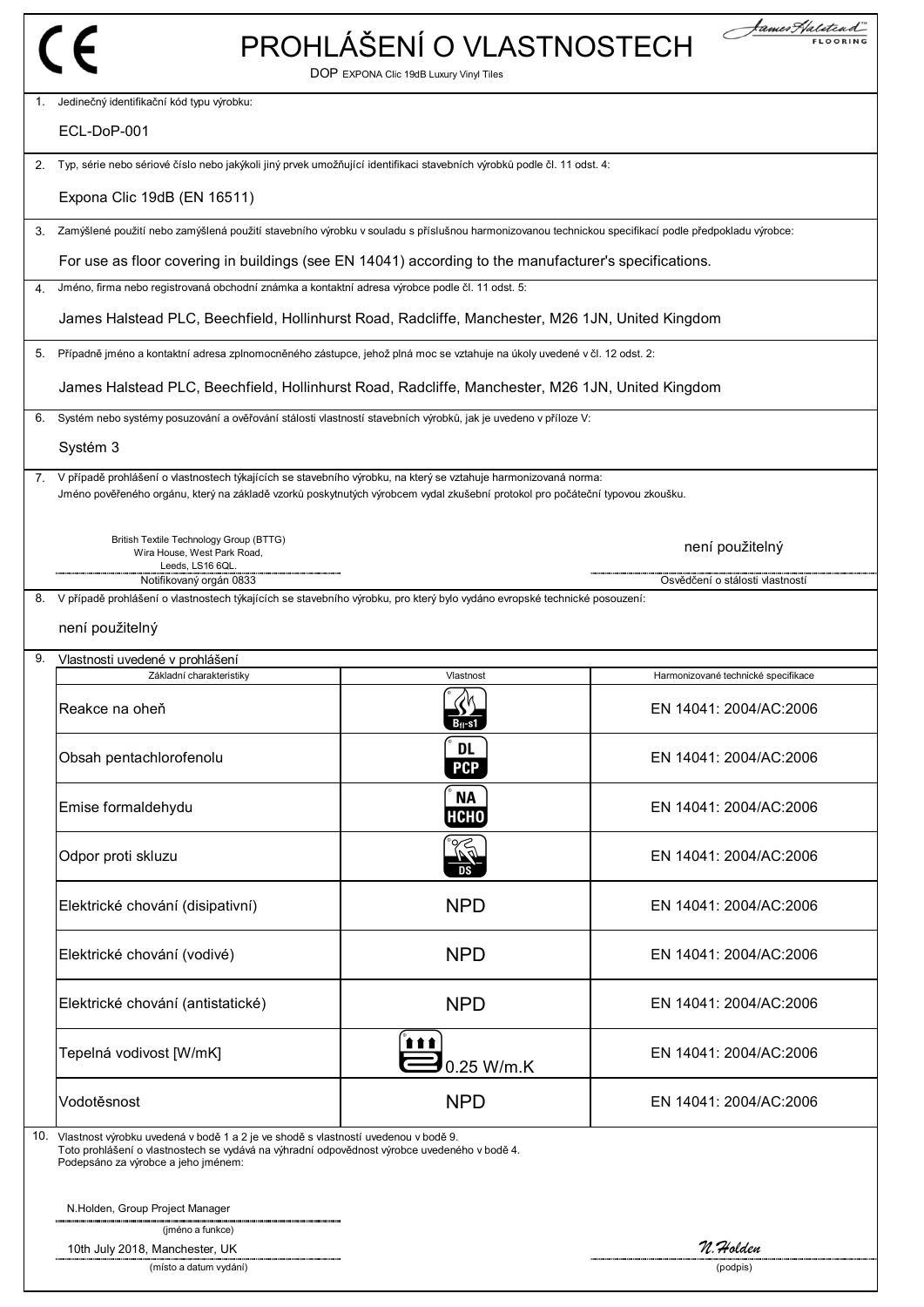|     |                                                                                                                                                                                                                                                                | <b>SUORITUSTASOILMOITUS</b><br>DOP EXPONA Clic 19dB Luxury Vinyl Tiles | James Halitead                             |
|-----|----------------------------------------------------------------------------------------------------------------------------------------------------------------------------------------------------------------------------------------------------------------|------------------------------------------------------------------------|--------------------------------------------|
| 1.  | Tuotetyypin yksilöllinen tunniste:                                                                                                                                                                                                                             |                                                                        |                                            |
|     | ECL-DoP-001                                                                                                                                                                                                                                                    |                                                                        |                                            |
| 2.  | Tyyppi-, erä- tai sarjanumero tai muu merkintä, jonka ansiosta rakennustuotteet voidaan tunnistaa, kuten 11 artiklan 4 kohdassa edellytetään:                                                                                                                  |                                                                        |                                            |
|     | Expona Clic 19dB (EN 16511)                                                                                                                                                                                                                                    |                                                                        |                                            |
| 3.  | Valmistajan ennakoima, sovellettavan yhdenmukaistetun teknisen eritelmän mukainen rakennustuotteen aiottu käyt- tötarkoitus tai -tarkoitukset:                                                                                                                 |                                                                        |                                            |
|     | For use as floor covering in buildings (see EN 14041) according to the manufacturer's specifications.                                                                                                                                                          |                                                                        |                                            |
| 4.  | Valmistajan nimi, rekisteröity kauppanimi tai tavaramerkki sekä osoite, josta valmistajaan saa yhteyden, kuten 11 artiklan 5 kohdassa edellytetään:                                                                                                            |                                                                        |                                            |
|     | James Halstead PLC, Beechfield, Hollinhurst Road, Radcliffe, Manchester, M26 1JN, United Kingdom                                                                                                                                                               |                                                                        |                                            |
| 5.  | Mahdollisen valtuutetun edustajan, jonka toimeksiantoon kuuluvat 12 artiklan 2 kohdassa eritellyt tehtävät, nimi sekä osoite, josta tähän saa yhteyden:                                                                                                        |                                                                        |                                            |
|     | James Halstead PLC, Beechfield, Hollinhurst Road, Radcliffe, Manchester, M26 1JN, United Kingdom                                                                                                                                                               |                                                                        |                                            |
| 6.  | Rakennustuotteen suoritustason pysyvyyden arviointi- ja varmennusjärjestelmä(t) liitteen V mukaisesti:                                                                                                                                                         |                                                                        |                                            |
|     | Järjestelmä 3                                                                                                                                                                                                                                                  |                                                                        |                                            |
| 7.  | Kun kyse on yhdenmukaistetun standardin piiriin kuuluvan rakennustuotteen suoritustasoilmoituksesta:<br>Testausraportin julkistaneen tutkimuslaitoksen nimi. Testi perustuu valmistajan toimittamaan näytteeseen                                               |                                                                        |                                            |
|     | British Textile Technology Group (BTTG)<br>Wira House, West Park Road,<br>Leeds, LS16 6QL                                                                                                                                                                      |                                                                        | Ei sovelleta                               |
| 8.  | ilmoitettu laitos 0833<br>Kun kyse on suoritustasoilmoituksesta, joka koskee rakennustuotetta, josta on annettu eurooppalainen tekninen arviointi:                                                                                                             |                                                                        | sertifikaatin suoritustasojen pysyvyydestä |
|     | Ei sovelleta                                                                                                                                                                                                                                                   |                                                                        |                                            |
| 9.  | Ilmoitetut suoritustasot<br>Perusominaisuudet                                                                                                                                                                                                                  | Suoritustaso                                                           | Yhdenmukaistetut tekniset eritelmät        |
|     | Palokäyttäytyminen                                                                                                                                                                                                                                             | 3. - s1                                                                | EN 14041: 2004/AC:2006                     |
|     | Pentakloorifenolipitoisuus                                                                                                                                                                                                                                     | <b>DL</b><br><b>PCP</b>                                                | EN 14041: 2004/AC:2006                     |
|     | Formaldehydpäästöt                                                                                                                                                                                                                                             | <b>NA</b><br><b>НСНО</b>                                               | EN 14041: 2004/AC:2006                     |
|     | Liukastumisenesto-ominaisuus                                                                                                                                                                                                                                   | 92                                                                     | EN 14041: 2004/AC:2006                     |
|     | Sähköiset ominaisuudet (dissipatiivinen)                                                                                                                                                                                                                       | <b>NPD</b>                                                             | EN 14041: 2004/AC:2006                     |
|     | Sähköiset ominaisuudet (johtava)                                                                                                                                                                                                                               | <b>NPD</b>                                                             | EN 14041: 2004/AC:2006                     |
|     | Sähköiset ominaisuudet (antistaattinen)                                                                                                                                                                                                                        | <b>NPD</b>                                                             | EN 14041: 2004/AC:2006                     |
|     | Lämmönjohtavuus [W/mK]                                                                                                                                                                                                                                         | 111<br>0.25 W/m.K                                                      | EN 14041: 2004/AC:2006                     |
|     | Vesitiiviys                                                                                                                                                                                                                                                    | <b>NPD</b>                                                             | EN 14041: 2004/AC:2006                     |
| 10. | Edellä 1 ja 2 kohdassa yksilöidyn tuotteen suoritustasot ovat 9 kohdassa ilmoitettujen suoritustasojen mukaiset.<br>Tämä suoritustasoilmoitus on annettu 4 kohdassa ilmoitetun valmistajan yksinomaisella vastuulla:<br>Valmistajan puolesta allekirjoittanut: |                                                                        |                                            |
|     | N.Holden, Group Project Manager                                                                                                                                                                                                                                |                                                                        |                                            |
|     | (nimi, tehtävä)                                                                                                                                                                                                                                                |                                                                        |                                            |
|     | 10th July 2018, Manchester, UK<br>(paikka ja päivämäärä)                                                                                                                                                                                                       |                                                                        | N. Holden<br>(allekirjoitus)               |
|     |                                                                                                                                                                                                                                                                |                                                                        |                                            |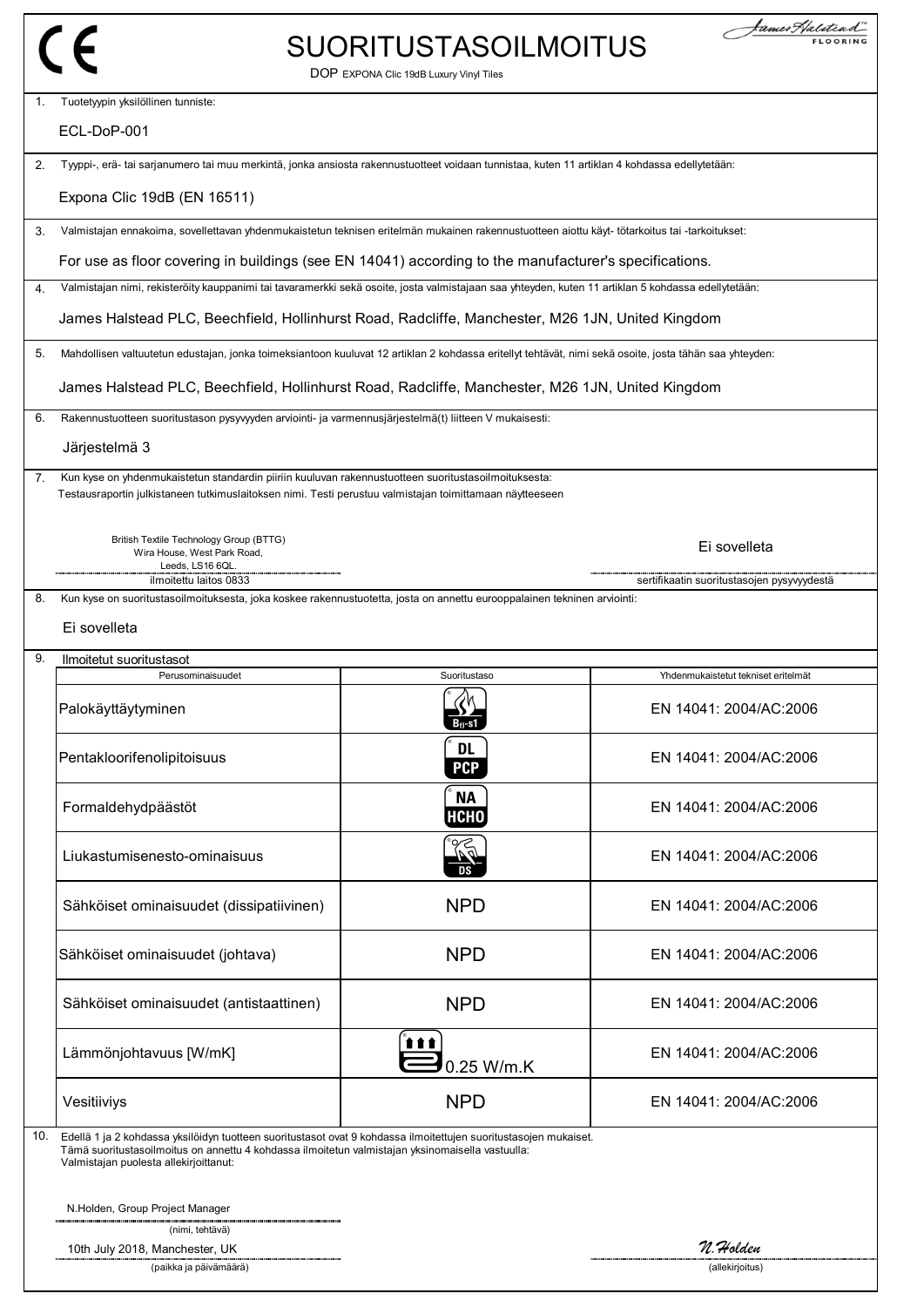|     |                                                                                                                                                                                                                                                                                                                                                        | DECLARAȚIA DE PERFORMANȚĂ<br>DOP EXPONA Clic 19dB Luxury Vinyl Tiles | James Halitead                                                                                                                                                                  |
|-----|--------------------------------------------------------------------------------------------------------------------------------------------------------------------------------------------------------------------------------------------------------------------------------------------------------------------------------------------------------|----------------------------------------------------------------------|---------------------------------------------------------------------------------------------------------------------------------------------------------------------------------|
| 1.  | Cod unic de identificare al produsului-tip:<br>ECL-DoP-001                                                                                                                                                                                                                                                                                             |                                                                      |                                                                                                                                                                                 |
| 2.  | Tipul, lotul sau numărul de serie sau orice alt element care permite identificarea produsului pentru construcții astfel cum este solicitat la articolul 11 alineatul (4):                                                                                                                                                                              |                                                                      |                                                                                                                                                                                 |
|     |                                                                                                                                                                                                                                                                                                                                                        |                                                                      |                                                                                                                                                                                 |
|     | Expona Clic 19dB (EN 16511)                                                                                                                                                                                                                                                                                                                            |                                                                      |                                                                                                                                                                                 |
| 3.  |                                                                                                                                                                                                                                                                                                                                                        |                                                                      | Utilizarea sau utilizările preconizate ale produsului pentru construcții, în conformitate cu specificația tehnică armonizată aplicabilă, astfel cum este prevăzut de fabricant: |
| 4.  | For use as floor covering in buildings (see EN 14041) according to the manufacturer's specifications.<br>Numele, denumirea socială sau marca înregistrată și adresa de contact a fabricantului, astfel cum se solicită în temeiul articolului 11 alineatul (5):                                                                                        |                                                                      |                                                                                                                                                                                 |
|     | James Halstead PLC, Beechfield, Hollinhurst Road, Radcliffe, Manchester, M26 1JN, United Kingdom                                                                                                                                                                                                                                                       |                                                                      |                                                                                                                                                                                 |
|     |                                                                                                                                                                                                                                                                                                                                                        |                                                                      |                                                                                                                                                                                 |
| 5.  | După caz, numele și adresa de contact a reprezentantului autorizat al cărui mandat acoperă atribuțiile specificate la articolul 12 alineatul (2):                                                                                                                                                                                                      |                                                                      |                                                                                                                                                                                 |
|     | James Halstead PLC, Beechfield, Hollinhurst Road, Radcliffe, Manchester, M26 1JN, United Kingdom                                                                                                                                                                                                                                                       |                                                                      |                                                                                                                                                                                 |
| 6.  | Sistemul sau sistemele de evaluare și verificare a constanței performanței produsului pentru construcții, astfel cum este prevăzut în anexa V:                                                                                                                                                                                                         |                                                                      |                                                                                                                                                                                 |
|     | sistem 3                                                                                                                                                                                                                                                                                                                                               |                                                                      |                                                                                                                                                                                 |
| 7.  | În cazul declarației de performanță privind un produs pentru construcții acoperit de un standard armonizat:<br>Numele de laboratorul de testare notificat care a emis certificatul de conformitate a controlului producției în fabrică, rapoartele de inspecție și rapoarte de calcul (dacă<br>este cazul).                                            |                                                                      |                                                                                                                                                                                 |
|     | British Textile Technology Group (BTTG)<br>Wira House, West Park Road,<br>Leeds, LS16 6QL.                                                                                                                                                                                                                                                             |                                                                      | nu se aplică                                                                                                                                                                    |
| 8.  | Organismul notificat<br>ln cazul declarației de performanță pentru un produs pentru construcții pentru care s-a emis o evaluare tehnică europeană:                                                                                                                                                                                                     |                                                                      | certificatul de constanță a performanței                                                                                                                                        |
|     | nu se aplică                                                                                                                                                                                                                                                                                                                                           |                                                                      |                                                                                                                                                                                 |
| 9.  | Performanta declarată<br>Caracteristici esentiale:                                                                                                                                                                                                                                                                                                     | Performantă                                                          | Specificatiile tehnice armonizate                                                                                                                                               |
|     | Reacție la foc                                                                                                                                                                                                                                                                                                                                         |                                                                      | EN 14041: 2004/AC:2006                                                                                                                                                          |
|     | Conținutului de pentaclorfenol                                                                                                                                                                                                                                                                                                                         | <b>DL</b><br><b>PCP</b>                                              | EN 14041: 2004/AC:2006                                                                                                                                                          |
|     | Emisiile Formaldehidă                                                                                                                                                                                                                                                                                                                                  | <b>NA</b><br>HCHO                                                    | EN 14041: 2004/AC:2006                                                                                                                                                          |
|     | rezistenta la alunecare                                                                                                                                                                                                                                                                                                                                |                                                                      | EN 14041: 2004/AC:2006                                                                                                                                                          |
|     | Comportamentul electric (disipative)                                                                                                                                                                                                                                                                                                                   | <b>NPD</b>                                                           | EN 14041: 2004/AC:2006                                                                                                                                                          |
|     | Comportamentul electric (conductor)                                                                                                                                                                                                                                                                                                                    | <b>NPD</b>                                                           | EN 14041: 2004/AC:2006                                                                                                                                                          |
|     | Comportamentul electric (antistatic)                                                                                                                                                                                                                                                                                                                   | <b>NPD</b>                                                           | EN 14041: 2004/AC:2006                                                                                                                                                          |
|     | conductivitatea termică [W/mK]                                                                                                                                                                                                                                                                                                                         | 0.25 W/m.K                                                           | EN 14041: 2004/AC:2006                                                                                                                                                          |
|     | Rezistența la apă                                                                                                                                                                                                                                                                                                                                      | <b>NPD</b>                                                           | EN 14041: 2004/AC:2006                                                                                                                                                          |
| 10. | Performanța produsului identificat la punctele 1 și 2 este în conformitate cu performanța declarată de la punctul 9<br>Această declarație de performanță este emisă pe răspunderea exclusivă a fabricantului identificat la punctul 4<br>Semnată pentru și în numele fabricantului de către:<br>N.Holden, Group Project Manager<br>(numele și funcția) |                                                                      |                                                                                                                                                                                 |
|     | 10th July 2018, Manchester, UK                                                                                                                                                                                                                                                                                                                         |                                                                      | n. Holden                                                                                                                                                                       |

(locul și data emiterii) (semnătura)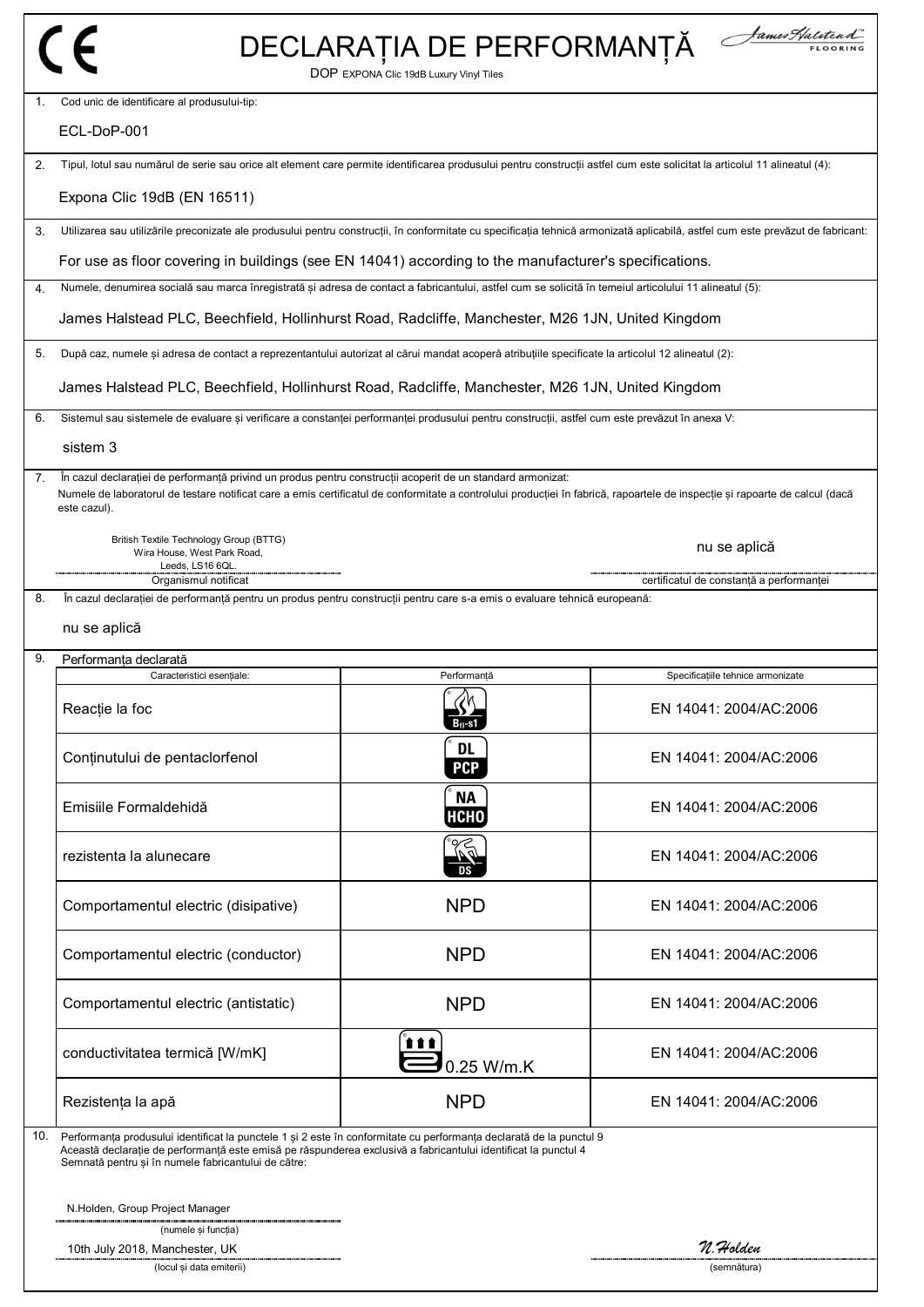|    | C EAVA O LASTNOSTIH                                                                                                                                                                                                                                         | DOP EXPONA Clic 19dB Luxury Vinyl Tiles | James Haliteni                         |
|----|-------------------------------------------------------------------------------------------------------------------------------------------------------------------------------------------------------------------------------------------------------------|-----------------------------------------|----------------------------------------|
| 1. | Enotna identifikacijska oznaka proizvoda - vrste proizvoda:                                                                                                                                                                                                 |                                         |                                        |
|    | ECL-DoP-001                                                                                                                                                                                                                                                 |                                         |                                        |
|    | 2. Tip, serijska ali zaporedna številka ali kateri koli drug element, na podlagi katerega je mogoče prepoznati gradbene proizvode, v skladu s členom 11(4):                                                                                                 |                                         |                                        |
|    | Expona Clic 19dB (EN 16511)                                                                                                                                                                                                                                 |                                         |                                        |
|    | 3. Predvidena uporaba ali predvidene vrste uporabe gradbenega proizvoda v skladu z veljavno harmonizirano tehnično specifikacijo, kot jih predvideva proizvajalec:                                                                                          |                                         |                                        |
|    | For use as floor covering in buildings (see EN 14041) according to the manufacturer's specifications.                                                                                                                                                       |                                         |                                        |
| 4. | Ime, registrirano trgovsko ime ali registrirana blagovna znamka in naslov proizvajalca v skladu s členom 11(5):                                                                                                                                             |                                         |                                        |
|    | James Halstead PLC, Beechfield, Hollinhurst Road, Radcliffe, Manchester, M26 1JN, United Kingdom                                                                                                                                                            |                                         |                                        |
| 5. | Po potrebi ime ali naslov pooblaščenega zastopnika, katerega pooblastilo zajema naloge, opredeljene v členu 12(2):                                                                                                                                          |                                         |                                        |
|    | James Halstead PLC, Beechfield, Hollinhurst Road, Radcliffe, Manchester, M26 1JN, United Kingdom                                                                                                                                                            |                                         |                                        |
| 6. | Sistem ali sistemi ocenjevanja in preverjanja nespremenljivosti lastnosti gradbenega proizvoda, kot je določeno v Prilogi V:                                                                                                                                |                                         |                                        |
|    | Sistem 3                                                                                                                                                                                                                                                    |                                         |                                        |
|    | 7. Za izjavo o lastnostih glede gradbenega proizvoda, za katerega velja harmoniziran standard:<br>Ime priglašenega testnega laboratorija, ki je izdal izjavo o skladnosti tovarniške kontrole proizvodnje, poročila o preskusih/ izračunih (če je primerno) |                                         |                                        |
|    | British Textile Technology Group (BTTG)<br>Wira House, West Park Road,<br>Leeds, LS16 6QL.                                                                                                                                                                  |                                         | se ne uporablja                        |
|    | Priglašeni organ<br>Za izjavo o lastnostih glede gradbenega proizvoda, za katerega je bila izdana evropska tehnična ocena:                                                                                                                                  |                                         | Potrdilo o nespremenljivosti lastnosti |
| 8. | se ne uporablja                                                                                                                                                                                                                                             |                                         |                                        |
| 9. | Navedena lastnost<br>Bistvene značilnosti                                                                                                                                                                                                                   | Lastnost                                | Harmonizirane tehnične specifikacije   |
|    | Preiskus odziva na ogenj                                                                                                                                                                                                                                    | ZИ<br>$B_{11}$ -s1                      | EN 14041: 2004/AC:2006                 |
|    | Vsebina pentaklorofenola                                                                                                                                                                                                                                    | <b>DL</b><br><b>PCP</b>                 | EN 14041: 2004/AC:2006                 |
|    | Emisije formaldehida                                                                                                                                                                                                                                        | <b>NA</b><br><b>НСНО</b>                | EN 14041: 2004/AC:2006                 |
|    | Odpornost proti zdrsu                                                                                                                                                                                                                                       | DS                                      | EN 14041: 2004/AC:2006                 |
|    | Električne lastnosti (disipativnost)                                                                                                                                                                                                                        | <b>NPD</b>                              | EN 14041: 2004/AC:2006                 |
|    | Električne lastnosti (prevodnost)                                                                                                                                                                                                                           | <b>NPD</b>                              | EN 14041: 2004/AC:2006                 |
|    | Električne lastnosti (antistatičnost)                                                                                                                                                                                                                       | <b>NPD</b>                              | EN 14041: 2004/AC:2006                 |
|    | Toplotna prevodnost [W / mK]                                                                                                                                                                                                                                | 1 I I<br>0.25 W/m.K                     | EN 14041: 2004/AC:2006                 |
|    | Neprepustnost za vodo                                                                                                                                                                                                                                       | <b>NPD</b>                              | EN 14041: 2004/AC:2006                 |
|    | 10. Lastnosti proizvoda, navedenega v točki 1 in 2, so v skladu z navedenimi lastnostmi iz točke 9.<br>Za izdajo te izjave o lastnostih je odgovoren izključno proizvajalec, naveden v točki 4:<br>Podpisano za in v imenu proizvajalca s strani:           |                                         |                                        |
|    | N.Holden, Group Project Manager                                                                                                                                                                                                                             |                                         |                                        |
|    | (Ime in Priimek, položaj)<br>10th July 2018, Manchester, UK                                                                                                                                                                                                 |                                         | N. Holden                              |
|    | (kraj in datum izdaje)                                                                                                                                                                                                                                      |                                         | (Podpis)                               |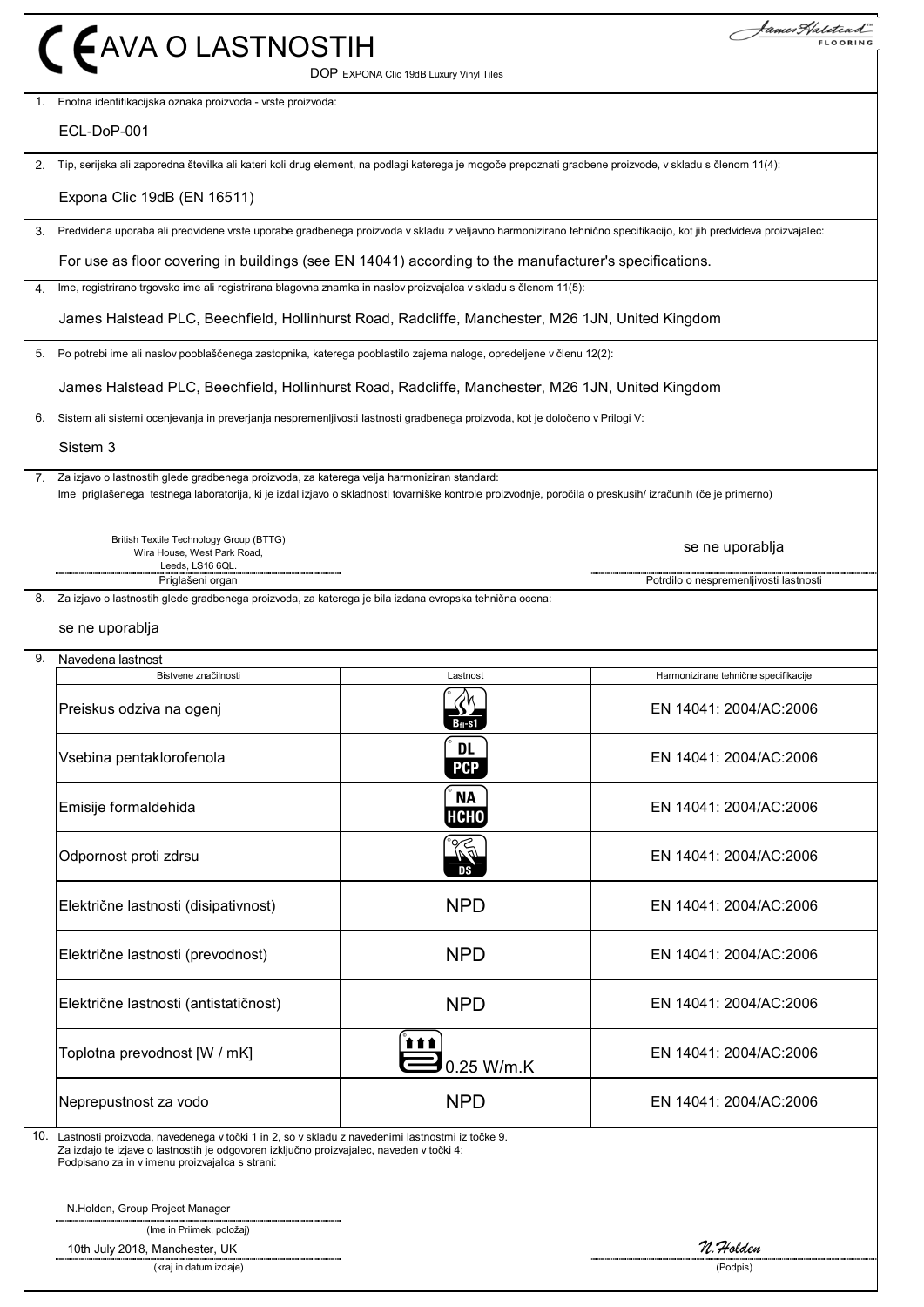|     | C FHLÁSENIE O PARAMETROCH                                                                                                                                                                                                                         | DOP EXPONA Clic 19dB Luxury Vinyl Tiles | kames F/aliten d                     |
|-----|---------------------------------------------------------------------------------------------------------------------------------------------------------------------------------------------------------------------------------------------------|-----------------------------------------|--------------------------------------|
| 1.  | Jedinečný identifikačný kód typu výrobku:                                                                                                                                                                                                         |                                         |                                      |
|     | ECL-DoP-001                                                                                                                                                                                                                                       |                                         |                                      |
| 2.  | Typ, číslo výrobnej dávky alebo sériové číslo, alebo akýkoľvek iný prvok umožňujúci identifikáciu stavebného výrobku, ako sa vyžaduje podľa článku 11 ods. 4:                                                                                     |                                         |                                      |
|     | Expona Clic 19dB (EN 16511)                                                                                                                                                                                                                       |                                         |                                      |
| 3.  | Zamýšľané použitia stavebného výrobku, ktoré uvádza výrobca, v súlade s uplatniteľnou harmonizovanou technickou špecifikáciou:                                                                                                                    |                                         |                                      |
|     | For use as floor covering in buildings (see EN 14041) according to the manufacturer's specifications.                                                                                                                                             |                                         |                                      |
| 4.  | Meno, registrované obchodné meno alebo registrovaná ochranná známka a kontaktná adresa výrobcu, ako sa vyžaduje podľa článku 11 ods. 5:                                                                                                           |                                         |                                      |
|     | James Halstead PLC, Beechfield, Hollinhurst Road, Radcliffe, Manchester, M26 1JN, United Kingdom                                                                                                                                                  |                                         |                                      |
| 5.  | V prípade potreby meno a kontaktná adresa splnomocneného zástupcu, ktorého splnomocnenie zahŕňa úlohy vymedzené v článku 12 ods. 2:                                                                                                               |                                         |                                      |
|     | James Halstead PLC, Beechfield, Hollinhurst Road, Radcliffe, Manchester, M26 1JN, United Kingdom                                                                                                                                                  |                                         |                                      |
| 6.  | Systém alebo systémy posudzovania a overovania nemennosti parametrov stavebného výrobku, ako sa uvádzajú v prílohe V:                                                                                                                             |                                         |                                      |
|     | Systém 3                                                                                                                                                                                                                                          |                                         |                                      |
|     | 7. V prípade vyhlásenia o parametroch týkajúceho sa stavebného výrobku, na ktorý sa vzťahuje harmonizovaná norma:<br>Meno povereného orgánu, ktorý na základe vzoriek poskytnutých výrobcom vydal skúšobný protokol pre počiatočnú typovú skúšku. |                                         |                                      |
|     | British Textile Technology Group (BTTG)<br>Wira House, West Park Road,<br>Leeds, LS16 6QL.                                                                                                                                                        |                                         | nie je použiteľný                    |
| 8.  | Notifikovaný orgán<br>V prípade vyhlásenia o parametroch týkajúceho sa stavebného výrobku, na ktorý bolo vypracované európske technické posúdenie:                                                                                                |                                         | Osvedčenie o stálosti vlastností     |
|     | nie je použiteľný                                                                                                                                                                                                                                 |                                         |                                      |
|     |                                                                                                                                                                                                                                                   |                                         |                                      |
| 9.  | Deklarované parametre<br>Podstatné vlastnosti                                                                                                                                                                                                     | Parametre                               | Harmonizované technické špecifikácie |
|     | Reakcia na oheň                                                                                                                                                                                                                                   | <b>U</b> N<br>D) 2<br>$B_{fl}$ -s1      | EN 14041: 2004/AC:2006               |
|     | Obsah pentachlorofenolu                                                                                                                                                                                                                           | <b>DL</b><br><b>PCP</b>                 | EN 14041: 2004/AC:2006               |
|     | Emisia formaldehydu                                                                                                                                                                                                                               | <b>NA</b><br>НСНО                       | EN 14041: 2004/AC:2006               |
|     | Odpor proti sklzu                                                                                                                                                                                                                                 | $\mathbb{Z}$<br>DS                      | EN 14041: 2004/AC:2006               |
|     | Elektrické správanie sa (disipativne)                                                                                                                                                                                                             | <b>NPD</b>                              | EN 14041: 2004/AC:2006               |
|     | Elektrické správanie sa (vodivé)                                                                                                                                                                                                                  | <b>NPD</b>                              | EN 14041: 2004/AC:2006               |
|     | Elektrické správanie sa (antistatické)                                                                                                                                                                                                            | <b>NPD</b>                              | EN 14041: 2004/AC:2006               |
|     | Tepelná vodivosť [W/mK]                                                                                                                                                                                                                           | <b>ttt</b><br>0.25 W/m.K                | EN 14041: 2004/AC:2006               |
|     | Vodotesnosť                                                                                                                                                                                                                                       | <b>NPD</b>                              | EN 14041: 2004/AC:2006               |
| 10. | Parametre výrobku uvedené v bodoch 1 a 2 sú v zhode s deklarovanými parametrami v bode 9.<br>Toto vyhlásenie o parametroch sa vydáva na výhradnú zodpovednosť výrobcu uvedeného v bode 4.<br>Podpísal(-a) za a v mene výrobcu:                    |                                         |                                      |
|     | N.Holden, Group Project Manager                                                                                                                                                                                                                   |                                         |                                      |
|     | (meno a funkcia)<br>10th July 2018, Manchester, UK                                                                                                                                                                                                |                                         | N. Holden                            |
|     | (miesto a dátum vydania)                                                                                                                                                                                                                          |                                         | (podpis)                             |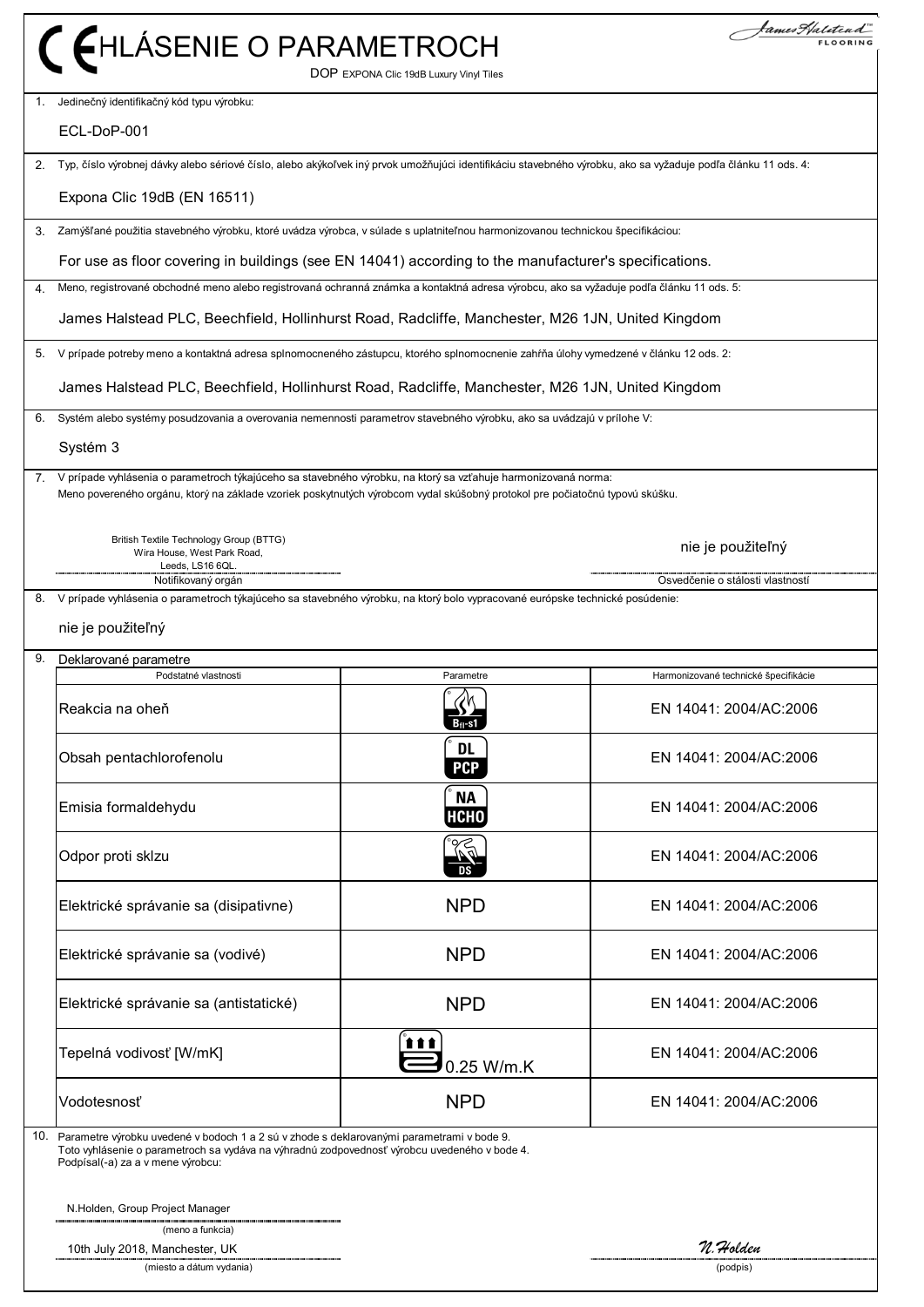|     | С ЄКЛАРАЦИЯ ЗА ЕКСПЛОАТАЦИОННИ ПОКАЗА ГРАДИТЕЛЬ                                                                                                                                                                                                                                                                                    |                                         |                                                                                                                                                        |
|-----|------------------------------------------------------------------------------------------------------------------------------------------------------------------------------------------------------------------------------------------------------------------------------------------------------------------------------------|-----------------------------------------|--------------------------------------------------------------------------------------------------------------------------------------------------------|
|     |                                                                                                                                                                                                                                                                                                                                    | DOP EXPONA Clic 19dB Luxury Vinyl Tiles |                                                                                                                                                        |
| 1.  | Уникален идентификационен код на типа продукт:<br>ECL-DoP-001                                                                                                                                                                                                                                                                      |                                         |                                                                                                                                                        |
| 2.  |                                                                                                                                                                                                                                                                                                                                    |                                         | Тип, партиден или сериен номер или друг елемент, който позволява да се идентифицира строителният продукт съгласно изискванията на член 11, параграф 4: |
|     | Expona Clic 19dB (EN 16511)                                                                                                                                                                                                                                                                                                        |                                         |                                                                                                                                                        |
| 3.  | Предвидена употреба или употреби на строителния продукт в съответствие с приложимата хармонизирана специ- фикация, както е предвидено от<br>производителя:                                                                                                                                                                         |                                         |                                                                                                                                                        |
|     | For use as floor covering in buildings (see EN 14041) according to the manufacturer's specifications.                                                                                                                                                                                                                              |                                         |                                                                                                                                                        |
| 4.  | Име, регистрирано търговско наименование или регистрирана търговска марка и адрес за контакт на производителя съгласно изискванията на член 11,                                                                                                                                                                                    |                                         |                                                                                                                                                        |
|     | James Halstead PLC, Beechfield, Hollinhurst Road, Radcliffe, Manchester, M26 1JN, United Kingdom                                                                                                                                                                                                                                   |                                         |                                                                                                                                                        |
| 5.  | Когато е приложимо, име и адрес за контакт на упълномощения представител, чието пълномощие включва задачите, посочени в член 12, параграф 2:                                                                                                                                                                                       |                                         |                                                                                                                                                        |
|     | James Halstead PLC, Beechfield, Hollinhurst Road, Radcliffe, Manchester, M26 1JN, United Kingdom                                                                                                                                                                                                                                   |                                         |                                                                                                                                                        |
| 6.  |                                                                                                                                                                                                                                                                                                                                    |                                         | Система или системи за оценяване и проверка на постоянството на експлоатационните показатели на строителния продукт, както са изложени в приложение V: |
|     | система 3                                                                                                                                                                                                                                                                                                                          |                                         |                                                                                                                                                        |
| 7.  | В случай на декларация за експлоатационни показатели относно строителен продукт е обхванат от хармонизиран стандарт:<br>Наименованието на упълномощения лабораторен тест, който е издал сертификат за съответствие на производствения контрол в предприятието, на<br>инспекционните доклади и отчети изчисления (ако е приложимо). |                                         |                                                                                                                                                        |
|     | British Textile Technology Group (BTTG)<br>Wira House, West Park Road,<br>Leeds, LS16 6QL.                                                                                                                                                                                                                                         |                                         | не е приложимо                                                                                                                                         |
| 8.  | нотифициран орган                                                                                                                                                                                                                                                                                                                  |                                         | сертификат за постоянството на експлоатационните                                                                                                       |
|     | В случай на декларация за експлоатационни показатели относно строителен продукт, за който е издадена европейска техническа оценка:<br>не е приложимо                                                                                                                                                                               |                                         |                                                                                                                                                        |
| 9.  | Декларирани експлоатационни показатели<br>Съществени характеристики                                                                                                                                                                                                                                                                | Експлоатационни показатели              | Хармонизирана техническа спецификация                                                                                                                  |
|     | Реакция на огън                                                                                                                                                                                                                                                                                                                    | И<br>$B_{fl}$ -s1                       | EN 14041: 2004/AC:2006                                                                                                                                 |
|     | Съдържание на пентахлорфенол                                                                                                                                                                                                                                                                                                       | <b>DL</b><br><b>PCP</b>                 | EN 14041: 2004/AC:2006                                                                                                                                 |
|     | емисиите на формалдехид                                                                                                                                                                                                                                                                                                            | <b>NA</b><br><b>НСНО</b>                | EN 14041: 2004/AC:2006                                                                                                                                 |
|     | Противоплъзгащи                                                                                                                                                                                                                                                                                                                    | $\widetilde{\mathbb{F}}$                | EN 14041: 2004/AC:2006                                                                                                                                 |
|     | Електротехника поведение<br>(разсейване)                                                                                                                                                                                                                                                                                           | <b>NPD</b>                              | EN 14041: 2004/AC:2006                                                                                                                                 |
|     | Електрически поведение (проводима)                                                                                                                                                                                                                                                                                                 | <b>NPD</b>                              | EN 14041: 2004/AC:2006                                                                                                                                 |
|     | Електротехника поведение<br>(антистатичен)                                                                                                                                                                                                                                                                                         | <b>NPD</b>                              | EN 14041: 2004/AC:2006                                                                                                                                 |
|     | Коефициент на топлопровод [W/mK]                                                                                                                                                                                                                                                                                                   | 0.25 W/m.K                              | EN 14041: 2004/AC:2006                                                                                                                                 |
|     | водонепроницаемост                                                                                                                                                                                                                                                                                                                 | <b>NPD</b>                              | EN 14041: 2004/AC:2006                                                                                                                                 |
| 10. | Експлоатационните показатели на продукта, посочени в точки 1 и 2, съответстват на декларираните експлоатационни показатели в точка 9.<br>Настоящата декларация за експлоатационни показатели се издава изцяло на отговорността на производителя, посочен в точка 4:<br>Подписано за и от името на производителя от:                |                                         |                                                                                                                                                        |
|     | N.Holden, Group Project Manager                                                                                                                                                                                                                                                                                                    |                                         |                                                                                                                                                        |
|     | (име, длъжност)<br>10th July 2018, Manchester, UK<br>(мястоидатанаиздаване)                                                                                                                                                                                                                                                        |                                         | N. Holden<br>(подпис)                                                                                                                                  |